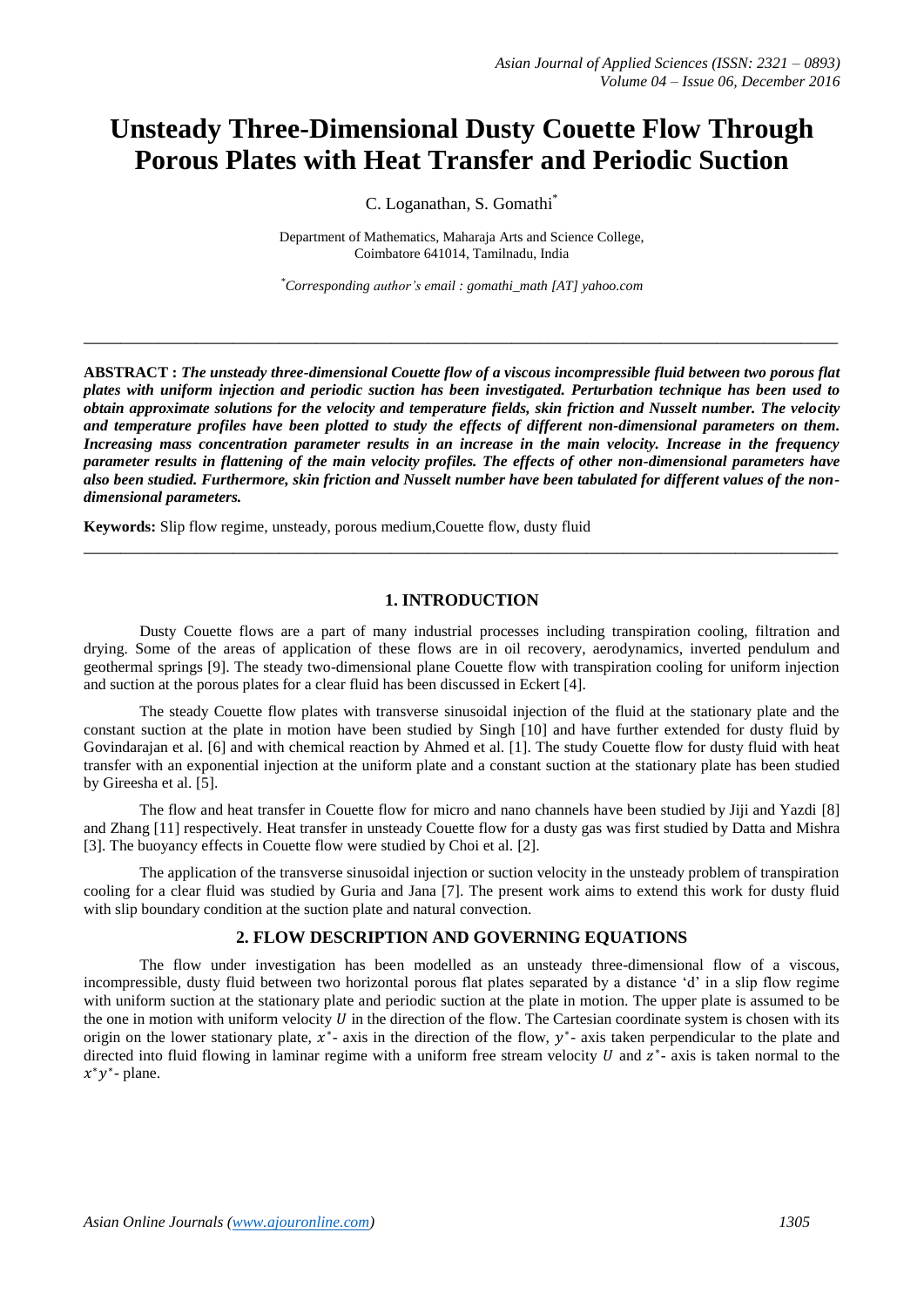

*Figure 1: Couette dusty flow with constant injection and periodic suction at the porous plates*

The upper plate is subjected to a constant injection  $-V_0$  and the lower plate to a transverse sinusoidal time dependent suction velocity distribution of the form

$$
v^* = -V_0 \left[ 1 + \varepsilon \cos \left( \frac{\pi z^*}{d^*} - ct^* \right) \right] \tag{1}
$$

where  $\varepsilon \ll 1$ ) is the amplitude of the suction velocity as shown in Fig 1. The distance between the plates is taken equal to the suction velocity. The slip condition is assumed for the fluid phase and similar slip condition is also assumed for the particle phase.

Denoting dimensional velocity components as  $u^*$ ,  $v^*$  and  $w^*$  in the directions  $x^*$ ,  $y^*$  and  $z^*$  axes respectively for the fluid phase,  $u_p^*$ ,  $v_p^*$  and  $w_p^*$  in the directions  $x^*$ ,  $y^*$  and  $z^*$  axes respectively for the particle phase and  $T^*$  and  $T_p^*$  for the temperature of the fluid and particle phase respectively, the governing equations are given as:

For fluid phase:

$$
\frac{\partial v^*}{\partial y^*} + \frac{\partial w^*}{\partial z^*} = 0 \tag{2}
$$

$$
\frac{\partial u^*}{\partial t^*} + v^* \frac{\partial u^*}{\partial y^*} + w^* \frac{\partial u^*}{\partial z^*} = \qquad \qquad v \left( \frac{\partial^2 u}{\partial y^{*2}} + \frac{\partial^2 u}{\partial z^{*2}} \right) + g \beta_T (T^* - T_d^*) + \frac{K N_0}{\rho} \left( u_p^* - u^* \right) \tag{3}
$$

$$
\frac{\partial v^*}{\partial t^*} + v^* \frac{\partial v^*}{\partial y^*} + w^* \frac{\partial v^*}{\partial z^*} = \qquad \qquad v \left( \frac{\partial^2 v}{\partial y^{*2}} + \frac{\partial^2 v}{\partial z^{*2}} \right) + \frac{\partial p^*}{\partial y^*} + \frac{KN_0}{\rho} \left( v_p^* - v^* \right) \tag{4}
$$

$$
\frac{\partial w^*}{\partial t^*} + v^* \frac{\partial w^*}{\partial y^*} + w^* \frac{\partial w^*}{\partial z^*} = \qquad \qquad v \left( \frac{\partial^2 w}{\partial y^{*2}} + \frac{\partial^2 w}{\partial z^{*2}} \right) + \frac{\partial p^*}{\partial z^*} + \frac{KN_0}{\rho} \left( w_p^* - w^* \right) \tag{5}
$$

$$
\rho C_p \left( \frac{\partial T^*}{\partial t^*} + v^* \frac{\partial T^*}{\partial y^*} + w^* \frac{\partial T^*}{\partial z^*} \right) = \kappa \left( \frac{\partial^2 T}{\partial y^{*2}} + \frac{\partial^2 T}{\partial z^{*2}} \right) + \frac{\rho_p C_s}{\Gamma_T} \left( v_p^* - v^* \right)
$$
(6)

For particle phase:

 $\sim$  10  $\pm$ 

$$
\frac{\partial v_p^*}{\partial y^*} + \frac{\partial w_p^*}{\partial z^*} = 0 \tag{7}
$$

$$
\frac{\partial u_p^*}{\partial t^*} + v_p^* \frac{\partial u_p^*}{\partial y^*} + w_p^* \frac{\partial u_p^*}{\partial z^*} = \frac{K}{m_p} \left( u^* - u_p^* \right) \tag{8}
$$

$$
\frac{\partial v_p^*}{\partial t^*} + v_p^* \frac{\partial v_p^*}{\partial y^*} + w_p^* \frac{\partial v_p^*}{\partial z^*} = \frac{K}{m_p} \left( v^* - v_p^* \right)
$$
\n
$$
(9)
$$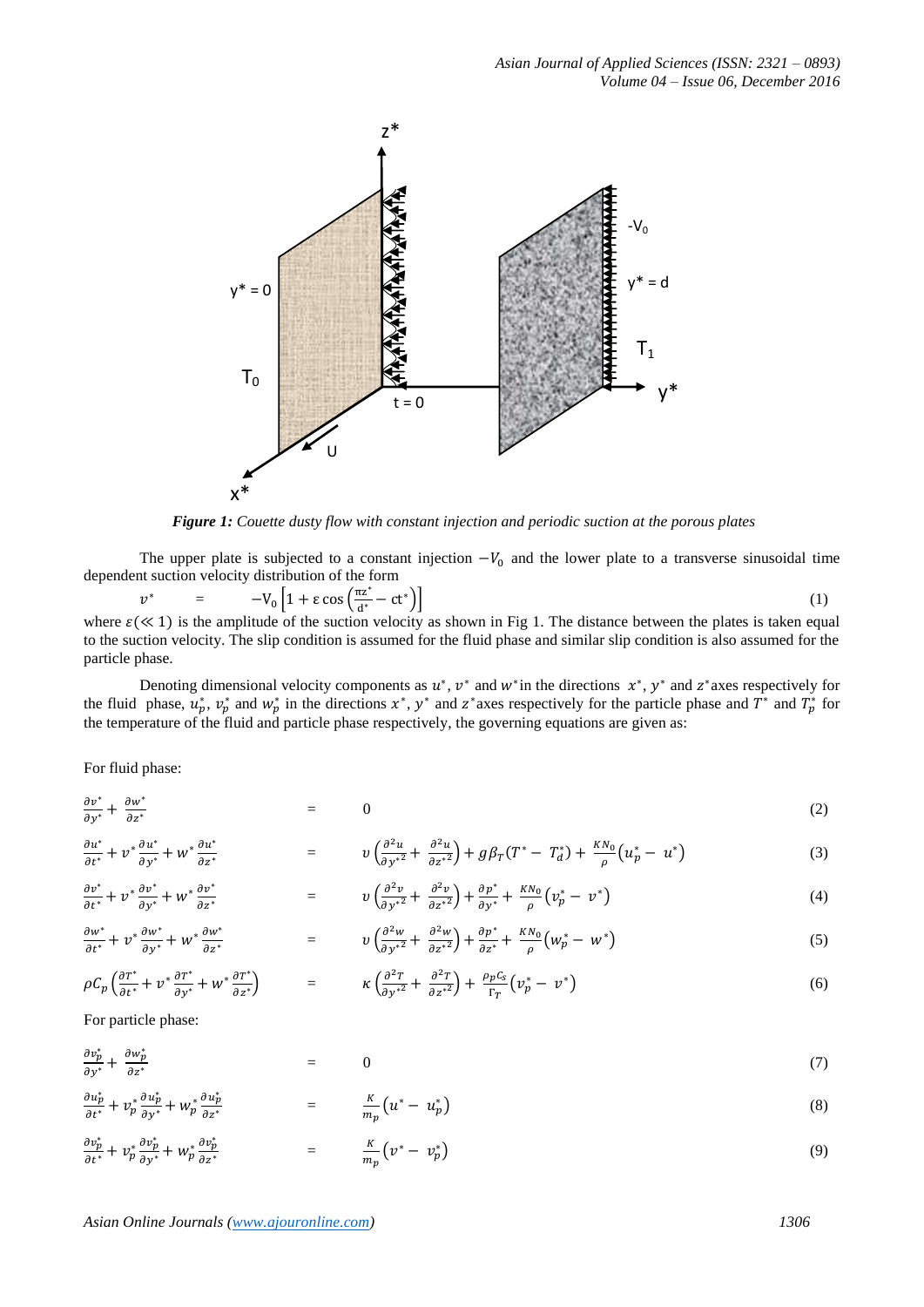*Asian Journal of Applied Sciences (ISSN: 2321 – 0893) Volume 04 – Issue 06, December 2016*

$$
\frac{\partial w_p^*}{\partial t^*} + v_p^* \frac{\partial w_p^*}{\partial y^*} + w_p^* \frac{\partial w_p^*}{\partial z^*} = \frac{K}{m_p} \left( w^* - w_p^* \right) \tag{10}
$$

$$
\frac{\partial T_p^*}{\partial t^*} + v_p^* \frac{\partial T_p^*}{\partial y^*} + w_p^* \frac{\partial T_p^*}{\partial z^*} = \frac{1}{\Gamma_p} \left( T^* - T_p^* \right) \tag{11}
$$

where all the symbols have their usual meanings and are given in the Appendix.

The corresponding boundary conditions are:

$$
u^* = L_1^* \frac{\partial u^*}{\partial y^*}; \qquad v^* = -V_0 \left[ 1 + \varepsilon \cos \left( \frac{\pi z^*}{d^*} - ct^* \right) \right]; \ w^* = L_2^* \frac{\partial w^*}{\partial y^*}; \qquad T^* = T_0
$$
  
\n
$$
u_p^* = L_1^* \frac{\partial u_p^*}{\partial y^*}; \qquad v_p^* = -V_0 \left[ 1 + \varepsilon \cos \left( \frac{\pi z^*}{d^*} - ct^* \right) \right]; \ w_p^* = L_2^* \frac{\partial w_p^*}{\partial y^*}; \qquad T_p^* = T_0 \qquad \text{at} \qquad y = 0
$$
  
\n
$$
u^* = U_1 u^{*} - U_2 u^{*}.
$$
 (12)

$$
u^* = U; v_p^* = -V_0; \t w^* = 0; T^* = T_1
$$
  
\n
$$
u_p^* = U; \t v_p^* = -V_0; \t w_p^* = 0; T_p^* = T_1
$$
  
\n
$$
u_p^* = U; \t v_p^* = -V_0; \t w_p^* = 0; T_p^* = T_1
$$
  
\n
$$
u_p^* = U; \t v_p^* = -V_0; \t w_p^* = 0; T_p^* = T_1
$$
  
\n
$$
u_p^* = U; \t v_p^* = -V_0; \t w_p^* = 0; T_p^* = T_1
$$

where  $L_1^*$ ,  $L_2^* = \left(\frac{2}{\pi}\right)$  $\left(\frac{-r}{r}\right)L$  and  $L = \mu \left(\frac{\pi}{2P}\right)$  $\overline{c}$  $\frac{1}{2}$  is the mean free path and r is the Maxwell's reflection coefficient.

By introducing the following non-dimensional parameters:  $y = \frac{y^*}{4}$  $\frac{y^*}{d}$ ;  $z = \frac{z^*}{d}$  $\frac{z^*}{d}$ ;  $t = ct^*$ ;  $p = \frac{p^*}{\rho V_0}$  $\frac{p^*}{\rho V_0^2}$ ;  $u = \frac{u^*}{U}$  $\frac{u^*}{U}$ ;  $v = \frac{v^*}{V_0}$  $\frac{v^*}{V_0}$  ;  $w = \frac{w}{V_0}$  $\frac{w^*}{V_0}$ ;  $\theta = \frac{T^* - T_d^*}{T_0^* - T_d^*}$  $\frac{T^*-T_d^*}{T_0^*-T_d^*}$ ;  $\Gamma_p = \frac{\Lambda}{V}$  $\frac{\Lambda d}{V_0}$ ;  $u_p = \frac{u_p^*}{U}$  $\frac{u_p^*}{U}$ ;  $v_p = \frac{v_p^*}{V_0}$  $\frac{v_p^*}{v_0}$ ;  $w_p = \frac{w_p^*}{v_0}$  $\frac{np}{V_0}$ ;  $\theta_p = \frac{T_p^* - T_d^*}{T_m^* - T_m^*}$  $\frac{T_p^* - T_d^*}{T_0^* - T_d^*}; \ \ Re = \frac{V_d}{T}$  $\frac{\partial u}{\partial v}$ , Reynolds number;  $Pr = \frac{\mu}{v}$  $\frac{c_p}{\kappa}$ , Prandtl number;  $f = \frac{N}{\kappa}$  $\frac{\partial m}{\partial}$ , Mass concentration parameter;  $h=\frac{L}{a}$  $\frac{L}{d}$ , Slip parameter,  $m = \frac{T_1^* - T_d^*}{T_0^* - T_d^*}$  $\frac{T_1^* - T_d^*}{T_0^* - T_d^*}$ , Temperature parameter;  $Gr = \frac{g\beta_T d(T_0^* - T_d^*)}{UV_0}$  $\frac{d(T_0^* - T_d^*)}{dV_0}$ , Grashof number;  $\lambda = \frac{cd^2}{v}$  $\frac{u}{v}$ , Frequency parameter ;  $\Lambda = \frac{m}{r}$  $\frac{\mu_{p}v_{0}}{dK}$ , Relaxation time parameter. (14)

The governing equations  $(2) - (11)$  can be rewritten in non-dimensional form as follows:

$$
\frac{\partial v}{\partial y} + \frac{\partial w}{\partial z} = 0 \tag{15}
$$

$$
\lambda \frac{\partial u}{\partial t} + Re \left( v \frac{\partial u}{\partial y} + w \frac{\partial u}{\partial z} \right) = \left( \frac{\partial^2 u}{\partial y^2} + \frac{\partial^2 u}{\partial z^2} \right) + Re Gr \theta + \frac{f Re}{\Lambda} \left( u_p - u \right)
$$
(16)

$$
\lambda \frac{\partial v}{\partial t} + Re \left( v \frac{\partial v}{\partial y} + w \frac{\partial v}{\partial z} \right) = \left( \frac{\partial^2 v}{\partial y^2} + \frac{\partial^2 v}{\partial z^2} \right) - Re \frac{\partial p}{\partial y} + \frac{fRe}{\Lambda} \left( v_p - v \right)
$$
(17)

$$
\lambda \frac{\partial w}{\partial t} + Re \left( v \frac{\partial w}{\partial y} + w \frac{\partial w}{\partial z} \right) = \left( \frac{\partial^2 w}{\partial y^2} + \frac{\partial^2 w}{\partial z^2} \right) - Re \frac{\partial p}{\partial z} + \frac{fRe}{\Lambda} \left( w_p - w \right)
$$
(18)

$$
\lambda Pr \frac{\partial \theta}{\partial t} + RePr \left( v \frac{\partial \theta}{\partial y} + w \frac{\partial \theta}{\partial z} \right) = \left( \frac{\partial^2 \theta}{\partial y^2} + \frac{\partial^2 \theta}{\partial z^2} \right) + ReGr \theta + \frac{2}{3} \frac{fRe}{\Lambda} \left( \theta_p - \theta \right)
$$
(19)

$$
\frac{\partial v_p}{\partial y} + \frac{\partial w_p}{\partial z} = 0 \tag{20}
$$

$$
\lambda \frac{\partial u_p}{\partial t} + Re \left( v_p \frac{\partial u_p}{\partial y} + w_p \frac{\partial u_p}{\partial z} \right) = \frac{Re}{\Lambda} \left( u - u_p \right)
$$
 (21)

$$
\lambda \frac{\partial v_p}{\partial t} + Re \left( v_p \frac{\partial v_p}{\partial y} + w_p \frac{\partial v_p}{\partial z} \right) = \frac{Re}{\Lambda} \left( v - v_p \right)
$$
(22)

$$
\lambda \frac{\partial w_p}{\partial t} + Re \left( v_p \frac{\partial w_p}{\partial y} + w_p \frac{\partial w_p}{\partial z} \right) = \frac{Re}{\Lambda} \left( w - w_p \right)
$$
(23)

$$
\lambda \frac{\partial \theta_p}{\partial t} + Re \left( v_p \frac{\partial \theta_p}{\partial y} + w_p \frac{\partial \theta_p}{\partial z} \right) = \frac{Re}{\Lambda} \left( \theta - \theta_p \right)
$$
 (24)

The corresponding boundary conditions are

$$
u = h \frac{\partial u}{\partial y}; \qquad v = -S[1 + \varepsilon \cos(\pi z - t)]; \qquad w = h \frac{\partial w}{\partial y}; \qquad \theta = 1
$$
  
\n
$$
u_p = h \frac{\partial u_p}{\partial y}; \qquad v_p = -S[1 + \varepsilon \cos(\pi z - t)]; \qquad w_p = h \frac{\partial w_p}{\partial y}; \qquad \theta_p = 1 \quad \text{at} \qquad y = 0
$$
\n(25)

$$
u = 1; v = -1; \t w = 0; \theta = m\n up = 1; vp = -1; \t wp = 0; \thetap = m \t at \t y = 1 \t (26)
$$

where  $S = 1$ .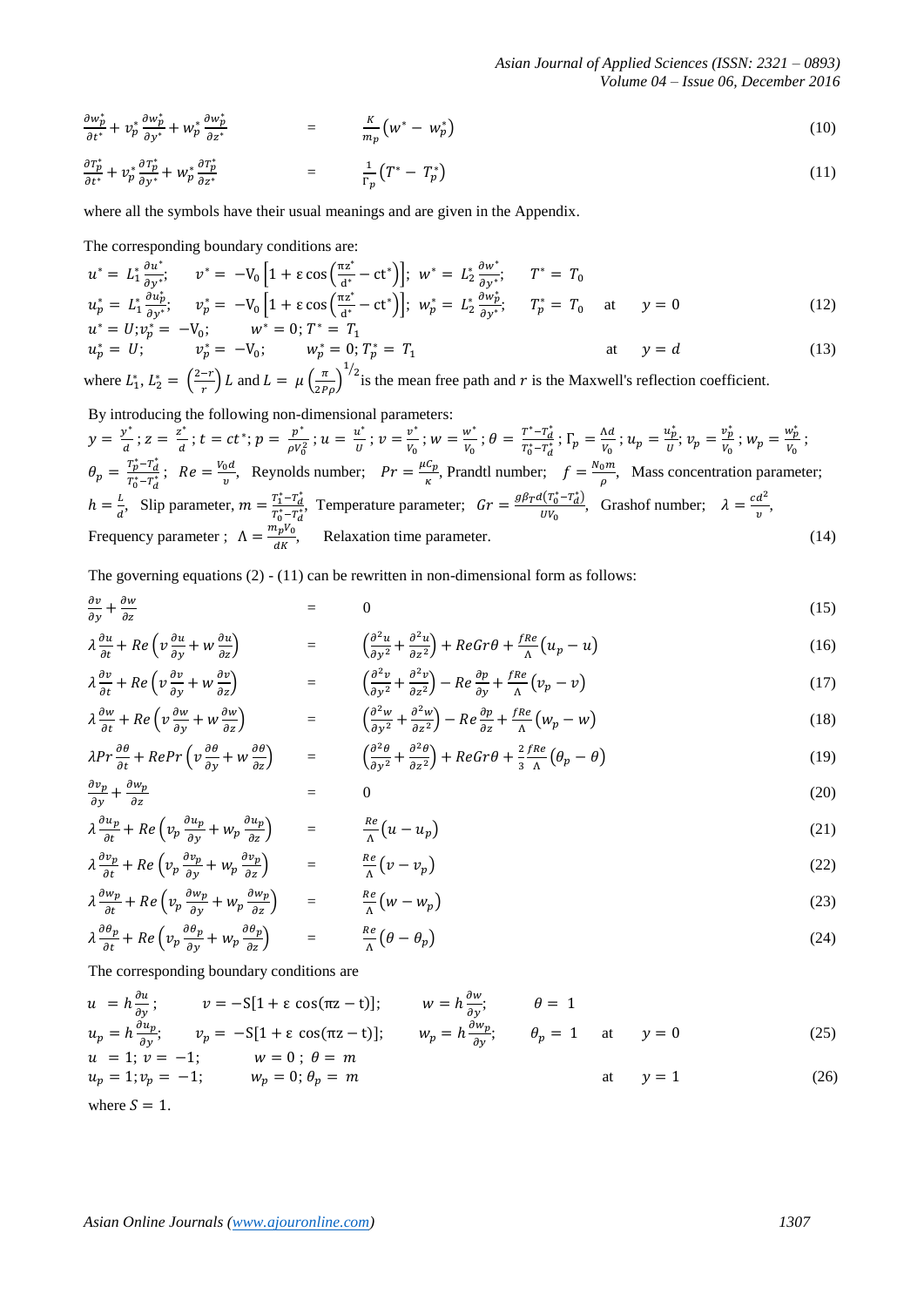# **3. SOLUTION OF THE PROBLEM**

When the amplitude of oscillation in the suction velocity is small ( $\varepsilon \ll 1$ ), we can assume  $u, v, w, \theta, u_n, v_n$ ,  $w_p$ ,  $\theta_p$  and p in the following form to solve the differential equations (15) - (24).

| u(y, z, t)          |     | $u_0(y) + \varepsilon u_1(y, z, t) + \varepsilon^2 u_2(y, z, t) + \cdots$                            |      |
|---------------------|-----|------------------------------------------------------------------------------------------------------|------|
| v(y, z, t)          | $=$ | $v_0(y) + \varepsilon v_1(y, z, t) + \varepsilon^2 v_2(y, z, t) + \cdots$                            |      |
| w(y, z, t)          | $=$ | $w_0(y) + \varepsilon w_1(y, z, t) + \varepsilon^2 w_2(y, z, t) + \cdots$                            |      |
| $\theta(y, z, t)$   | $=$ | $\theta_0(y) + \varepsilon \theta_1(y, z, t) + \varepsilon^2 \theta_2(y, z, t) + \cdots$             |      |
| $u_p(y, z, t)$      |     | $u_{p_0}(y) + \varepsilon u_{p_1}(y, z, t) + \epsilon^2 u_{p_2}(y, z, t) + \cdots$                   |      |
| $v_p(y, z, t)$      | $=$ | $v_{p_0}(y) + \varepsilon v_{p_1}(y, z, t) + \varepsilon^2 v_{p_2}(y, z, t) + \cdots$                |      |
| $W_p(y, z, t)$      | $=$ | $w_{p_0}(y) + \varepsilon w_{p_1}(y, z, t) + \varepsilon^2 w_{p_2}(y, z, t) + \cdots$                |      |
| $\theta_p(y, z, t)$ | $=$ | $\theta_{p_0}(y) + \varepsilon \theta_{p_1}(y, z, t) + \varepsilon^2 \theta_{p_2}(y, z, t) + \cdots$ |      |
| p(y, z, t)          | $=$ | $p_0(y) + \varepsilon p_1(y, z, t) + \varepsilon^2 p_2(y, z, t) + \cdots$                            |      |
|                     |     |                                                                                                      | (27) |

When  $\varepsilon = 0$ , the differential equations (15) - (24) pertaining to two dimensional flow are obtained as:

$$
v'_{0} = 0
$$
 (28)  
\n
$$
u''_{0} - Rev_{0}u'_{0} + RecTr\theta_{0} + \frac{fRe}{\Lambda}(u_{p_{0}} - u_{0}) = 0
$$
 (29)  
\n
$$
f(u_{0} - u_{0}) = 0
$$
 (29)

$$
p'_0 = \frac{1}{\Lambda} \Big( v_{p_0} - v_0 \Big) \tag{30}
$$
  

$$
w''_0 - Rev_0 w'_0 + \frac{fRe}{\Lambda} \Big( w_{p_0} - w_0 \Big) = 0 \tag{31}
$$

$$
w''_0 - Rev_0 w'_0 + \frac{I \kappa}{\Lambda} \left( w_{p_0} - w_0 \right) = 0
$$
\n(31)  
\n
$$
\theta''_0 - Repr v_0 \theta'_0 + \frac{2}{3} \frac{f Re}{\Lambda} \left( \theta_{p_0} - \theta_0 \right) = 0
$$
\n(32)  
\n
$$
v_{p'_0} \tag{33}
$$

$$
\begin{array}{ccc}\nv_0 u_{p'_0} + \frac{1}{\Lambda} \left( u_{p_0} - u_0 \right) & = & 0 \\
v_{p_0} & = & v_0\n\end{array} \tag{34}
$$

$$
\begin{array}{ccc}\n \nu_0 & \nu_0' + \frac{1}{\Lambda} \left( w_{p_0} - w_0 \right) & = & 0 \\
 v_0 & \nu_0' + \frac{1}{\Lambda} \left( \theta_{p_0} - \theta_0 \right) & = & 0\n \end{array}\n \tag{36}
$$

subject to the boundary conditions

$$
u_0 = h \frac{\partial u_0}{\partial y}; \t v_0 = -S; \t w_0 = h \frac{\partial w_0}{\partial y}; \t \theta_0 = 1\n u_{p_0} = h \frac{\partial u_{p_0}}{\partial y}; \t v_{p_0} = -S; \t w_{p_0} = h \frac{\partial w_{p_0}}{\partial y}; \t \theta_{p_0} = 1\n u_0 = 1; \t v_0 = -1; \t w_0 = 0; \t \theta_0 = m\n u_{p_0} = 1; \t v_{p_0} = -1; \t w_{p_0} = 0; \t \theta_{p_0} = m \t at \t y = 1
$$
\n(39)

The solutions for the equations (28), (30), (33) and (35) are

$$
\begin{array}{ccc}\nv_0 & = & v_{p_0} & = & -1 \\
p'_0 & = & 0 & & (41)\n\end{array}
$$

Substituting  $S = 1$  and equations (40) - (41) in equations (28) - (37) and rearranging as done in Govindarajan et al. [6], we get

|                                                                                                                                      |     | $-\Lambda u_0'' + (1 - Re\Lambda)u_0'' + Re(1 + f)u_0' + ReGr\theta_0 - \Lambda ReGr\theta_0'$ | $=$ | (42) |
|--------------------------------------------------------------------------------------------------------------------------------------|-----|------------------------------------------------------------------------------------------------|-----|------|
| $-\Lambda w_0''' + (1 - Re\Lambda)w_0'' + Re(1 + f)w_0'$                                                                             |     |                                                                                                |     | (43) |
| $-\Lambda\theta_0^{\prime\prime\prime} + (1 - Re\Lambda)\theta_0^{\prime\prime} + Re\left(Pr + \frac{2}{3}f\right)\theta_0^{\prime}$ |     |                                                                                                | $=$ | (44) |
| $-\Lambda u_{p'_0} + u_{p_0}$                                                                                                        | $=$ | $u_{0}$                                                                                        |     | (45) |
| $-Mw_{p'_0} + w_{p_0}$                                                                                                               |     | $W_0$                                                                                          |     | (46) |
| $-\Lambda \theta_{p_0}^{\prime} + \theta_{p_0}$                                                                                      | $=$ | $\theta_0$                                                                                     |     | (47) |

The solution to the remaining equations are:

$$
\begin{array}{rcl}\nw_0 & = & w_{p_0} & = & 0 \\
\theta_0 & = & C_1 e^{J_1 y} + C_2 e^{J_2 y} + C_3\n\end{array} \tag{48}
$$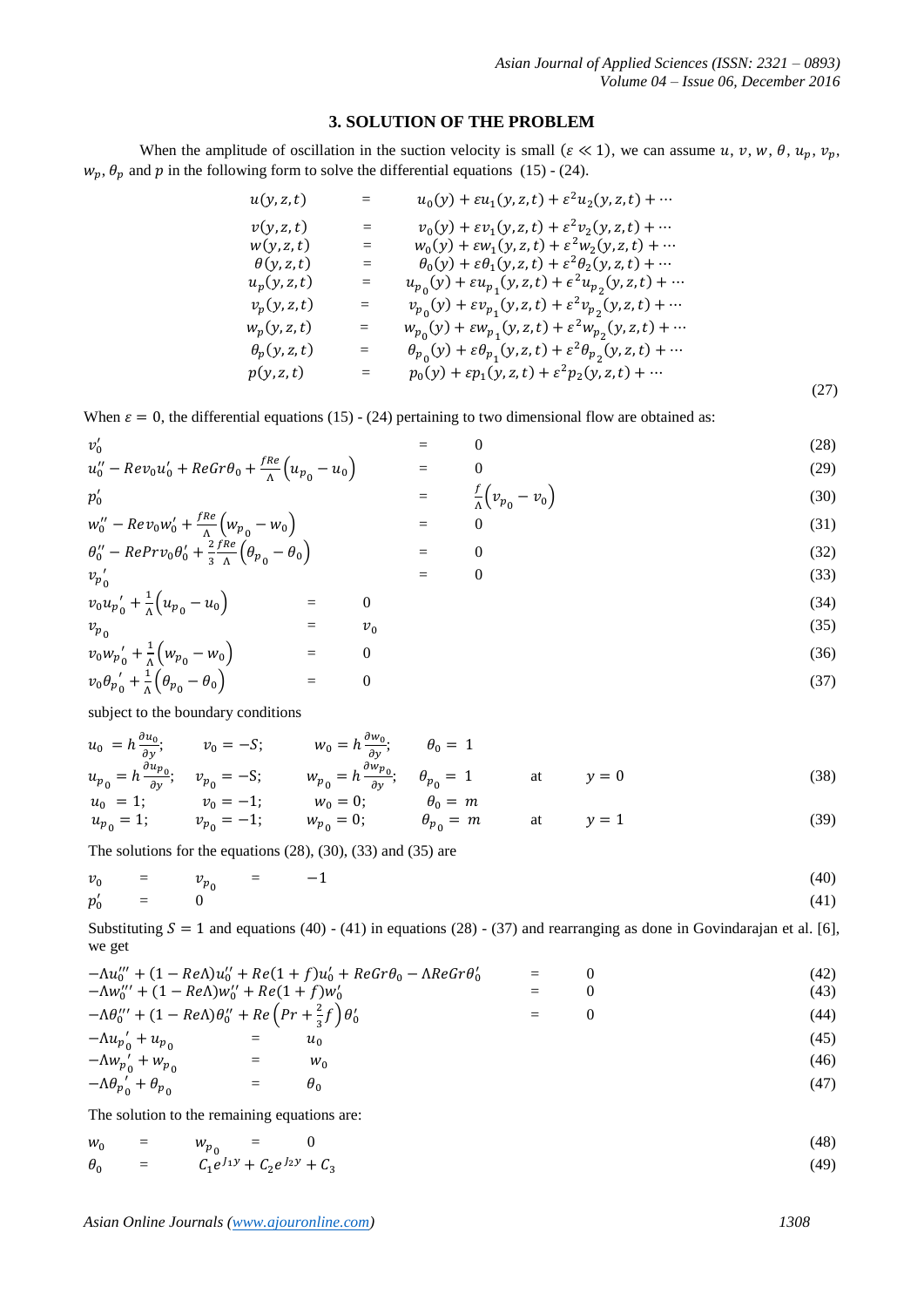$$
\theta_{p_0} = C_0 e^{\frac{y}{\Lambda}} + \frac{c_1}{(1-\Lambda J_1)} e^{J_1 y} + \frac{c_2}{(1-\Lambda J_2)} e^{J_2 y} + C_3 \tag{50}
$$

$$
u_0 = C_4 e^{\int_3 y} + C_5 e^{\int_4 y} + C_6 + C_7 e^{\int_1 y} + C_8 e^{\int_2 y} + C_9 y \tag{51}
$$

$$
u_{p_0} = C_{10}e^{\frac{y}{\Lambda}} + \frac{c_4}{(1-\Lambda J_3)}e^{J_3y} + \frac{c_5}{(1-\Lambda J_4)}e^{J_4y} + C_6 + \Lambda C_9 + \frac{c_7}{(1-\Lambda J_1)}e^{J_1y} + \frac{c_8}{(1-\Lambda J_2)}e^{J_2y} + C_9y \tag{52}
$$

The unsteady state equations are:

$$
\frac{\partial v_1}{\partial y} + \frac{\partial w_1}{\partial z} = 0 \tag{53}
$$

$$
\lambda \frac{\partial u_1}{\partial t} + Re\left(-S\frac{\partial u_1}{\partial y} + v_1 \frac{\partial u_0}{\partial y}\right) = \begin{pmatrix} \frac{\partial^2 u_1}{\partial y^2} + \frac{\partial^2 u_1}{\partial z^2} + ReGr\theta_1 + \frac{fRe}{\Lambda}\left(u_{p_1} - u_1\right) \\ \frac{\partial v_1}{\partial x} + Re\left(-S\frac{\partial v_1}{\partial x}\right) & = \begin{pmatrix} \frac{\partial^2 v_1}{\partial x^2} + \frac{\partial^2 v_1}{\partial z^2} - Re\frac{\partial v_1}{\partial x} + \frac{fRe}{\Lambda}\left(v_{p_1} - v_1\right) \\ \frac{\partial^2 v_1}{\partial x} + \frac{\partial^2 v_1}{\partial x^2} - Re\frac{\partial v_1}{\partial x} + \frac{fRe}{\Lambda}\left(v_{p_1} - v_1\right) \end{pmatrix} \tag{55}
$$

$$
\lambda \frac{\partial v_1}{\partial t} + Re \left( -S \frac{\partial v_1}{\partial y} \right) = \left( \frac{\partial^2 v_1}{\partial y^2} + \frac{\partial^2 v_1}{\partial z^2} \right) - Re \frac{\partial p_1}{\partial y} + \frac{fRe}{\Lambda} \left( v_{p_1} - v_1 \right)
$$
(55)  

$$
\lambda \frac{\partial w_1}{\partial t} + Re \left( -S \frac{\partial w_1}{\partial y} \right) = \left( \frac{\partial^2 w_1}{\partial y^2} + \frac{\partial^2 w_1}{\partial z^2} \right) - Re \frac{\partial p_1}{\partial z} + \frac{fRe}{\Lambda} \left( w_{p_1} - w_1 \right)
$$
(56)

$$
\lambda Pr \frac{\partial \theta_1}{\partial t} + Repr \left( -S \frac{\partial \theta_1}{\partial y} + v_1 \frac{\partial \theta_0}{\partial y} \right) = \left( \frac{\partial^2 \theta_1}{\partial y^2} + \frac{\partial^2 \theta_1}{\partial z^2} \right) + \frac{2}{3} \frac{fRe}{\Lambda} \left( \theta_{p_1} - \theta_1 \right)
$$
(57)

$$
\frac{\partial v_{p_1}}{\partial y} + \frac{\partial w_{p_1}}{\partial z} = 0 \tag{58}
$$

$$
\lambda \frac{\partial u_{p_1}}{\partial t} + Re\left(-S\frac{\partial u_{p_1}}{\partial y} + v_{p_1}\frac{\partial u_{p_0}}{\partial y}\right) = \frac{Re}{\Lambda} \left(u_1 - u_{p_1}\right)
$$
(59)

$$
\lambda \frac{\partial v_{p_1}}{\partial t} + Re \left( -S \frac{\partial v_{p_1}}{\partial y} \right) = \frac{\lambda e}{\lambda} \left( v_1 - v_{p_1} \right)
$$
(60)  

$$
\lambda \frac{\partial w_{p_1}}{\partial t} + Re \left( -S \frac{\partial w_{p_1}}{\partial y} \right)
$$
(61)

$$
\lambda \frac{\partial \theta_{p_1}}{\partial t} + Re \left( -S \frac{\partial \theta_{p_1}}{\partial y} + v_{p_1} \frac{\partial \theta_{p_0}}{\partial y} \right) = \frac{Re}{\Lambda} \left( \theta_1 - \theta_{p_1} \right)
$$
(62)

The boundary conditions become

$$
u_1 = h \frac{\partial u_1}{\partial y}; \qquad v_1 = -S(\cos(\pi z - t)); \quad w_1 = h \frac{\partial w_1}{\partial y}; \qquad \theta_1 = 0
$$
  
\n
$$
u_{p_1} = h \frac{\partial u_{p_1}}{\partial y}; \qquad v_{p_1} = -S(\cos(\pi z - t)); \quad w_{p_1} = h \frac{\partial w_{p_1}}{\partial y}; \qquad \theta_{p_1} = 0 \qquad \text{at} \qquad y = 0
$$
  
\n
$$
u_1 = v_1 = w_1 = \theta_1 = u_{p_1} = v_{p_1} = w_{p_1} = \theta_{p_1} = 0 \qquad \text{at} \qquad y = 1 \qquad (64)
$$

In order to solve these partial differential equations  $u_1$ ,  $v_1$ ,  $w_1$ ,  $\theta_1$ ,  $u_{p_1}$ ,  $v_{p_2}$ ,  $w_{p_3}$ ,  $\theta_{p_4}$  and  $p_1$  are assumed to be of the following complex form:

$$
u_{1}(y, z, t) = u_{11}(y)e^{i(\pi z - t)}
$$
  
\n
$$
v_{1}(y, z, t) = v_{11}(y)e^{i(\pi z - t)}
$$
  
\n
$$
\theta_{1}(y, z, t) = \theta_{11}(y)e^{i(\pi z - t)}
$$
  
\n
$$
u_{p_{1}}(y, z, t) = u_{p_{11}}(y)e^{i(\pi z - t)}
$$
  
\n
$$
v_{p_{1}}(y, z, t) = v_{p_{11}}(y)e^{i(\pi z - t)}
$$
  
\n
$$
w_{p_{1}}(y, z, t) = v_{p_{11}}(y)e^{i(\pi z - t)}
$$
  
\n
$$
\theta_{p_{1}}(y, z, t) = \frac{i}{\pi}v_{p_{11}}(y)e^{i(\pi z - t)}
$$
  
\n
$$
\theta_{p_{1}}(y, z, t) = \theta_{p_{11}}(y)e^{i(\pi z - t)}
$$
  
\n
$$
p_{1}(y, z, t) = p_{11}(y)e^{i(\pi z - t)}
$$

(65)

Now using  $S = 1$  and (65) in equations (53) - (62) and rearranging as before, we get

$$
u_{11}'' + Rev_{11}' + (-\pi^2 + i\lambda)u_{11} + \frac{fRe}{\Lambda}\left(u_{p_{11}} - u_{11}\right) = -ReGr\theta_{11} + Rev_{11}u_0'
$$
(66)  

$$
v_{11}'' + Rev_{11}' + (-\pi^2 + i\lambda)v_{11} + \frac{fRe}{\Lambda}\left(v_{p_{11}} - v_{11}\right) = Rep_{11}'
$$
(67)

$$
v_{11}^{\prime\prime\prime} + Rev_{11}^{\prime\prime} + (-\pi^2 + i\lambda)v_{11}^{\prime} + \frac{fRe}{\Lambda} \left(v_{p_{11}^{\prime}} - v_{11}^{\prime}\right) = \pi^2 Rep_{11}^{\prime}
$$
 (68)

$$
\theta_{11}^{"} + Re\theta_{11}^{\prime} + (-\pi^2 + i\lambda Pr)\theta_{11} + \frac{2 fRe}{\lambda} \left(\theta_{p_{11}} - \theta_{11}\right) = Re v_{11} \theta_0^{\prime}
$$
\n(69)

$$
-\Lambda u_{p_{11}}^{\prime} + \left(1 - \frac{\Lambda \Lambda}{Re}\right) u_{p_{11}} = u_{11} - \Lambda v_{p_{11}} u_{p_0}^{\prime}
$$
\n(70)

$$
-\Lambda v_{p'_{11}} + \left(1 - \frac{\mu \Lambda}{Re}\right) v_{p_{11}} = v_{11} \tag{71}
$$

*Asian Online Journals [\(www.ajouronline.com\)](http://www.ajouronline.com/) 1309*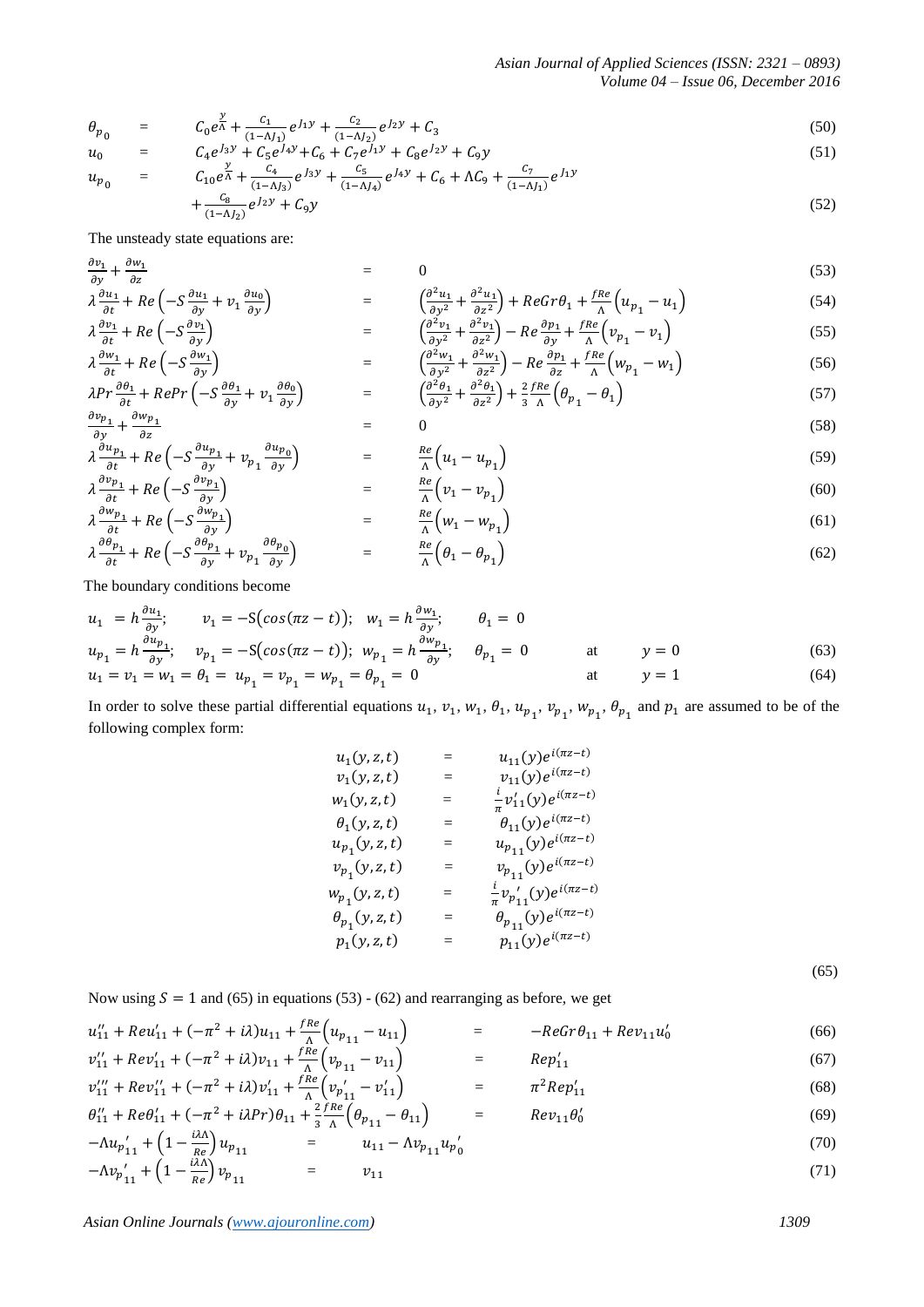$$
-\Lambda v_{p_{11}}'' + (1 - \frac{i\lambda\Lambda}{Re}) v_{p_{11}}' = v_{11}'
$$
  
\n
$$
-\Lambda \theta_{p_{11}}' + (1 - \frac{i\lambda\Lambda}{Re}) \theta_{p_{11}} = \theta_{11} - \Lambda v_{p_{11}} \theta_{p_{0}}'
$$
\n(72)

Boundary conditions are

$$
u_{11} = h \frac{\partial u_{11}}{\partial y}; \quad v_{11} = -1; \qquad w_{11} = h \frac{\partial w_{11}}{\partial y}; \quad \theta_{11} = 0
$$
  
\n
$$
u_{p_{11}} = h \frac{\partial u_{p_{11}}}{\partial y}; \quad v_{p_{11}} = -1; \qquad w_{p_{11}} = h \frac{\partial w_{p_{11}}}{\partial y}; \quad \theta_{p_{11}} = 0 \qquad \text{at} \qquad y = 0
$$
  
\n
$$
u_{11} = v_{11} = w_{11} = \theta_{11} = u_{p_{11}} = v_{p_{11}} = w_{p_{11}} = \theta_{p_{11}} = 0 \qquad \text{at} \qquad y = 1
$$
\n(74)

The solutions of the equations (66) - (73) subject to boundary conditions (74) - (75) are

$$
p_{11} = A_1 e^{\pi y} + A_2 e^{-\pi y}
$$
  
\n
$$
p_{11} = C_{12} e^{\int s y} + C_{14} e^{\int s y} + C_{15} e^{\int t y} + C_{11} e^{\int s y} + C_{12} e^{\int t y}
$$
 (76)

$$
v_{p_{11}} = C_{16}e^{J_{11}y} + C_{17}e^{J_{6}y} + C_{18}e^{J_{7}y} + C_{19}e^{J_{8}y} + C_{20}e^{J_{9}y} + C_{21}e^{J_{10}y}
$$
\n(78)

$$
w_{11} = \frac{i}{\pi} \left[ C_{13} J_8 e^{J_8 y} + C_{14} J_9 e^{J_9 y} + C_{15} J_{10} e^{J_{10} y} + C_{11} J_6 e^{J_6 y} + C_{12} J_7 e^{J_7 y} \right]
$$
(79)

$$
w_{p_{11}} = \frac{i}{\pi} [C_{16}J_{11}e^{J_{11}y} + C_{17}J_6e^{J_6y} + C_{18}J_7e^{J_7y} + C_{19}J_8e^{J_8y} + C_{20}J_9e^{J_9y} + C_{21}J_{10}e^{J_{10}y}]
$$
(80)

$$
\theta_{11} = C_{22}e^{J_{12}y} + C_{23}e^{J_{13}y} + C_{24}e^{J_{14}y} + (C_{25}e^{J_{6}y} + C_{26}e^{J_{7}y} + C_{27}e^{J_{8}y} + C_{28}e^{J_{9}y} + C_{29}e^{J_{10}y} + C_{30}e^{J_{11}y})e^{J_{1}y} + (C_{31}e^{J_{6}y} + C_{32}e^{J_{7}y} + C_{33}e^{J_{8}y} + C_{34}e^{J_{9}y} + C_{35}e^{J_{10}y} + C_{36}e^{J_{11}y})e^{J_{2}y} + (C_{37}e^{J_{6}y} + C_{38}e^{J_{7}y} + C_{39}e^{J_{8}y} + C_{40}e^{J_{9}y} + C_{41}e^{J_{10}y} + C_{42}e^{J_{11}y})e^{J_{5}y}
$$
\n(81)

$$
\theta_{p_{11}} = C_{43}e^{J_{11}y} + C_{44}e^{J_{12}y} + C_{45}e^{J_{13}y} + C_{46}e^{J_{14}y} + (C_{47}e^{J_{6}y} + C_{48}e^{J_{7}y} + C_{49}e^{J_{8}y} + C_{50}e^{J_{9}y} + C_{51}e^{J_{10}y} + C_{52}e^{J_{11}y})e^{J_{1}y} + (C_{53}e^{J_{6}y} + C_{54}e^{J_{7}y} + C_{55}e^{J_{8}y} + C_{56}e^{J_{9}y} + C_{57}e^{J_{10}y} + C_{58}e^{J_{11}y})e^{J_{2}y} + (C_{59}e^{J_{6}y} + C_{60}e^{J_{7}y} + C_{61}e^{J_{8}y} + C_{62}e^{J_{9}y} + C_{63}e^{J_{10}y} + C_{64}e^{J_{11}y})e^{J_{5}y}
$$
\n(82)

$$
u_{11} = D_1 e^{J_8 y} + D_2 e^{J_9 y} + D_3 e^{J_{10} y} + D_4 e^{J_{12} y} + D_5 e^{J_{13} y} + D_6 e^{J_{14} y} + (D_7 e^{J_6 y} + D_8 e^{J_7 y} + D_9 e^{J_8 y} + D_{10} e^{J_9 y} + D_{11} e^{J_{10} y} + D_{12} e^{J_{11} y})e^{J_1 y} + (D_{13} e^{J_6 y} + D_{14} e^{J_7 y} + D_{15} e^{J_8 y} + D_{16} e^{J_9 y} + D_{17} e^{J_{10} y} + D_{18} e^{J_{11} y})e^{J_2 y} + (D_{19} e^{J_6 y} + D_{20} e^{J_7 y} + D_{21} e^{J_8 y} + D_{22} e^{J_9 y} + D_{23} e^{J_{10} y} + D_{24} e^{J_{11} y})e^{J_3 y} + (D_{25} e^{J_6 y} + D_{26} e^{J_7 y} + D_{27} e^{J_8 y} + D_{28} e^{J_9 y} + D_{29} e^{J_{10} y} + D_{30} e^{J_{11} y})e^{J_4 y} + (D_{31} e^{J_6 y} + D_{32} e^{J_7 y} + D_{33} e^{J_8 y} + D_{34} e^{J_9 y} + D_{35} e^{J_{10} y} + D_{36} e^{J_{11} y})e^{J_5 y} + D_{37} e^{J_6 y} + D_{38} e^{J_7 y} + D_{39} y e^{J_8 y} + D_{40} y e^{J_9 y} + D_{41} y e^{J_{10} y} + D_{42} e^{J_{11} y}
$$
\n(83)

$$
u_{p_{11}} = D_{43}e^{J_{11}y} + D_{44}e^{J_{6}y} + D_{45}e^{J_{7}y} + D_{46}e^{J_{12}y} + D_{47}e^{J_{13}y} + D_{48}e^{J_{14}y} + (D_{49}e^{J_{6}y} + D_{50}e^{J_{7}y} + D_{51}e^{J_{8}y} + D_{52}e^{J_{9}y} + D_{53}e^{J_{10}y} + D_{54}e^{J_{11}y})e^{J_{1}y} + (D_{55}e^{J_{6}y} + D_{56}e^{J_{7}y} + D_{57}e^{J_{8}y} + D_{58}e^{J_{9}y} + D_{58}e^{J_{10}y} + D_{60}e^{J_{11}y})e^{J_{2}y} + (D_{61}e^{J_{6}y} + D_{62}e^{J_{7}y} + D_{63}e^{J_{8}y} + D_{64}e^{J_{9}y} + D_{65}e^{J_{10}y} + D_{66}e^{J_{11}y})e^{J_{3}y} + (D_{67}e^{J_{6}y} + D_{68}e^{J_{7}y} + D_{66}e^{J_{11}y})e^{J_{8}y} + D_{76}e^{J_{8}y} + D_{76}e^{J_{8}y} + D_{70}e^{J_{8}y} + D_{70}e^{J_{9}y} + D_{71}e^{J_{10}y} + D_{72}e^{J_{11}y})e^{J_{4}y} + (D_{73}e^{J_{6}y} + D_{74}e^{J_{7}y} + D_{75}e^{J_{8}y} + D_{77}e^{J_{10}y} + D_{78}e^{J_{11}y})e^{J_{5}y} + D_{79}e^{J_{11}y} + D_{80}ye^{J_{8}y} + D_{81}ye^{J_{9}y} + D_{82}ye^{J_{10}y} + D_{83}e^{J_{8}y} + D_{84}e^{J_{9}y} + D_{85}e^{J_{10}y}
$$
\n(84)

#### **Skin Friction**

The skin friction at the wall due to main flow is given by:

$$
\tau_x = \left(\frac{du}{dy}\right)_{y=0} = \left(\frac{du_0}{dy}\right)_{y=0} + \varepsilon \left(\frac{du_{11}}{dy}\right)_{y=0} e^{i(\pi z - t)} + O(\varepsilon^2)
$$
\n
$$
= \tau_{u_0} + \varepsilon Re_x \cos(\pi z - t + \phi_x) \tag{85}
$$

The skin friction at the wall due to cross flow is given by:

$$
\tau_z = \left(\frac{dw}{dy}\right)_{y=0} = \left(\frac{dw_0}{dy}\right)_{y=0} + \varepsilon \left(\frac{dw_{11}}{dy}\right)_{y=0} e^{i(\pi z - t)} + O(\varepsilon^2)
$$
\n
$$
= \varepsilon Re_z \cos(\pi z - t + \phi_z)
$$
\n(86)

# **Nusselt Number**

The rate of heat transfer from the plate can be calculated using the formula  $q_w = -\left(\frac{\partial}{\partial x}\right)^2$  $\frac{\partial u}{\partial y}$  and can be written in nondimensional form as Nusselt number:

$$
Nu = -\left(\frac{d\theta}{dy}\right)_{y=0} = -\left(\frac{d\theta_0}{dy}\right)_{y=0} - \varepsilon \left(\frac{d\theta_{11}}{dy}\right)_{y=0} e^{i(\pi z - t)} + O(\varepsilon^2)
$$
  

$$
= -\theta_0'(0) + \varepsilon Re_T \cos(\pi z - t + \phi_T)
$$
(87)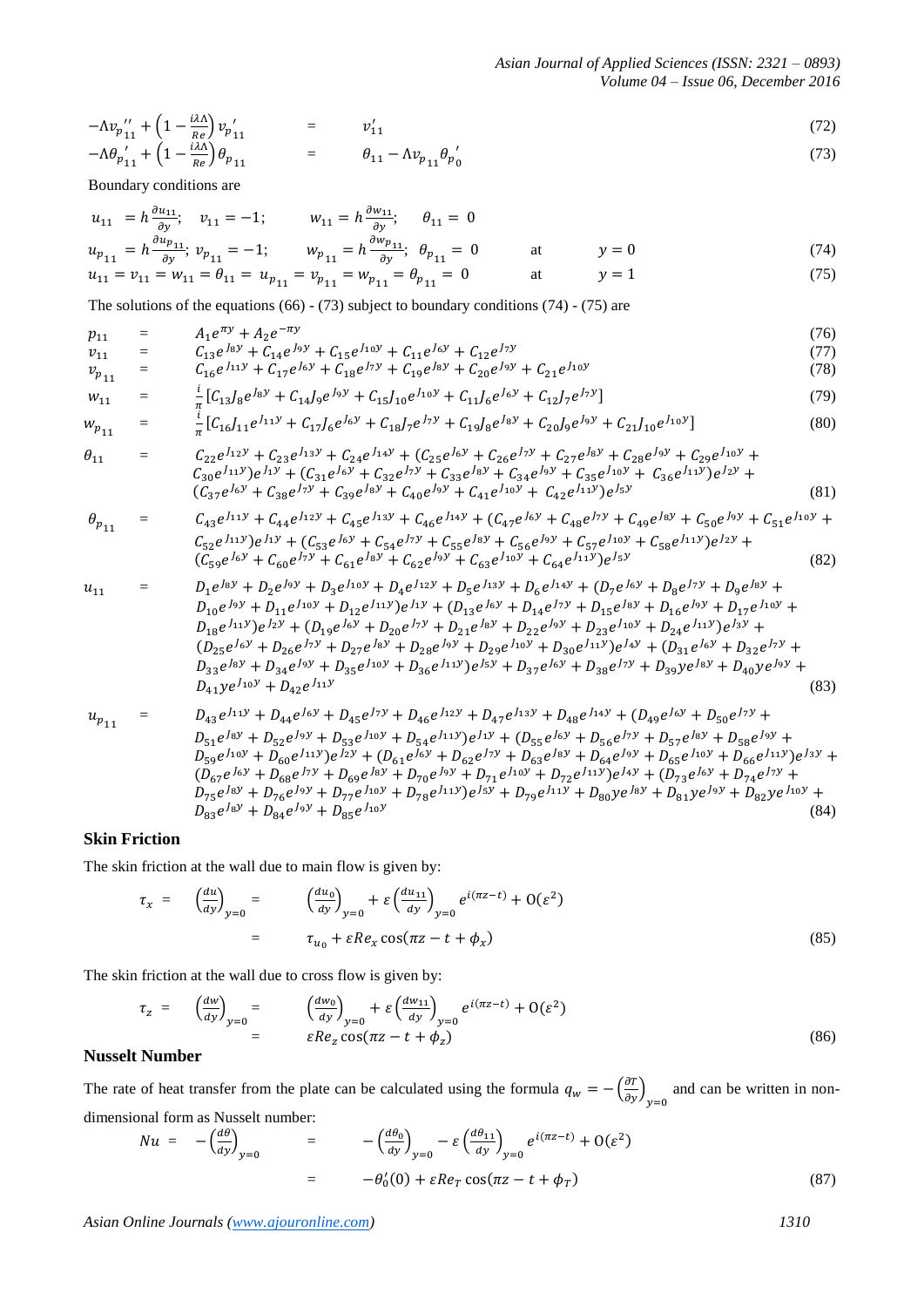#### **4. NUMERICAL RESULTS**

The velocity and temperature profiles have been plotted in (Fig.2-24) to study the effect of different nondimensional parameters on the profiles. Furthermore, skin friction and Nusselt number have been tabulated (Table 2-11) for different values of non-dimensional parameters such as Grashof number (Gr), Reynolds number (Re), Prandtl number (Pr), mass concentration parameter (f), relaxation time parameter ( $\Lambda$ ), frequency parameter ( $\lambda$ ), Slip parameter (h) and temperature parameter (m). The main flow velocity profile and temperature profile for fluid with very little particle mass concentration have been tabulated in Table1. The results are found to be in agreement with that of Guria and Jana [7].

Increasing the relaxation time parameter  $(Λ)$  or decreasing the magnitude of Grashof number (Gr) results in a decrease in the main velocity magnitude for both fluid and particle phase (Fig.2-5). For  $Gr > 0$  and higher Reynolds number (Re), the magnitude of main fluid and particle velocity increases with increasing Re as expected (Fig.6-7). The magnitude of main velocity decreases with increasing value of temperature parameter (m) and decreasing value of slip parameter (h) for both phases and  $Gr > 0$  (Fig.8-11).

Increasing the mass concentration parameter (f) results in a small increase in the magnitude of main velocity for fluid phase and the increase in magnitude decreases with increasing f for the particle phase (Fig.12-13). The cross flow velocity profile flattens with decreasing relaxation time parameter (Λ) for both phases at higher values (Fig.14-15). Also, increase in slip parameter flattens the cross flow velocity profile (Fig.24). Variation of other parameters has little effect on the cross flow velocity profiles.

Increasing relaxation time parameter  $(\Lambda)$  flattens the particle temperature profile but increases oscillations in the fluid temperature profile (Fig.16-17). Decreasing Pr flattens the oscillations in the temperature profiles for both fluid and particle phase (Fig.18-19). Increasing mass concentration parameter (f) flattens the temperature profiles, but to a smaller extent with increasing values (Fig.20-21). Increasing the temperature parameter (m) increases the oscillations in the fluid temperature profile (Fig.22-23).

The amplitude of the shear stress and the magnitude of tangent of phase shift due to main flow increases with the increasing magnitude of Grashof number (Gr) and the increasing magnitude of difference between the temperature parameter (m) and the temperature at the opposite end (Table 3). The amplitude of the shear stress due to both main flow and cross flow decreases with increasing slip parameter (h). The tangent of phase shift increases with increasing slip parameter (h) for cross flow but decreases with increasing slip parameter (h) for main flow (Table 5 and Table 7).

The amplitude of the shear stress due to cross flow increases with increasing frequency parameter  $(\lambda)$  and relaxation time parameter  $(\Lambda)$  (Table 6). The tangent of phase shift due to cross flow mostly increases with increasing relaxation time parameter (Λ) but it decreases with increasing frequency parameter (λ). There is no general relation between the dependence of the shear stress due to main flow on the other parameters. The shear stress is dependent on the interplay between these parameters and a general trend can only be obtained for a much localized domain (Table 2-4).

The amplitude of Nusselt number decreases with increasing mass concentration parameter (f) while it increases with increasing relaxation time parameter ( $\Lambda$ ). The tangent of the phase shift of Nusselt number follows the opposite trend with increasing f and Λ (Table10). Both the amplitude and tangent of phase shift of Nusselt number increase with increasing Prandtl number (Pr) but decrease with increasing slip parameter (h) (Table 9 and Table 11).

The amplitude of Nusselt number increases with the increasing magnitude of difference between the temperature parameter (m) and the temperature at the opposite end but it does not affect its tangent of phase shift (Table 9). Similar to the shear stress, there is no clear trend of Nusselt number with respect to Reynolds number (Re) and frequency parameter ( $\lambda$ ). For small values of frequency parameter ( $\lambda$ ) and Reynolds number (Re), there is a phase lag (Table 8). For other cases, there is mostly a phase lead.

## **5. CONCLUSION**

We have extended the work of Guria and Jana [7] to study the effect of dust particles in the fluid and slip parameter on the three-dimensional unsteady couette flow of viscous incompressible fluid between two horizontal porous flat plates. A periodic suction is applied to the stationary plate and a constant injection is applied to the uniformly moving plate. The conclusions of the study are:

- Increasing the relaxation time parameter ( $\Lambda$ ) or decreasing the magnitude of Grashof number (Gr) results in a decrease in the main velocity magnitude for both fluid and particle phase.
- $\triangleright$  The magnitude of main velocity decreases with increasing value of temperature parameter (m) and decreasing value of slip parameter (h) for both phases.
- $\triangleright$  The amplitude of the shear stress and the magnitude of tangent of phase shift due to main flow increases with increasing magnitude of Grashof number (Gr) and increasing temperature difference between the two plates.
- The cross flow velocity profile flattens with decreasing relaxation time parameter  $(Λ)$  for both phases at higher values.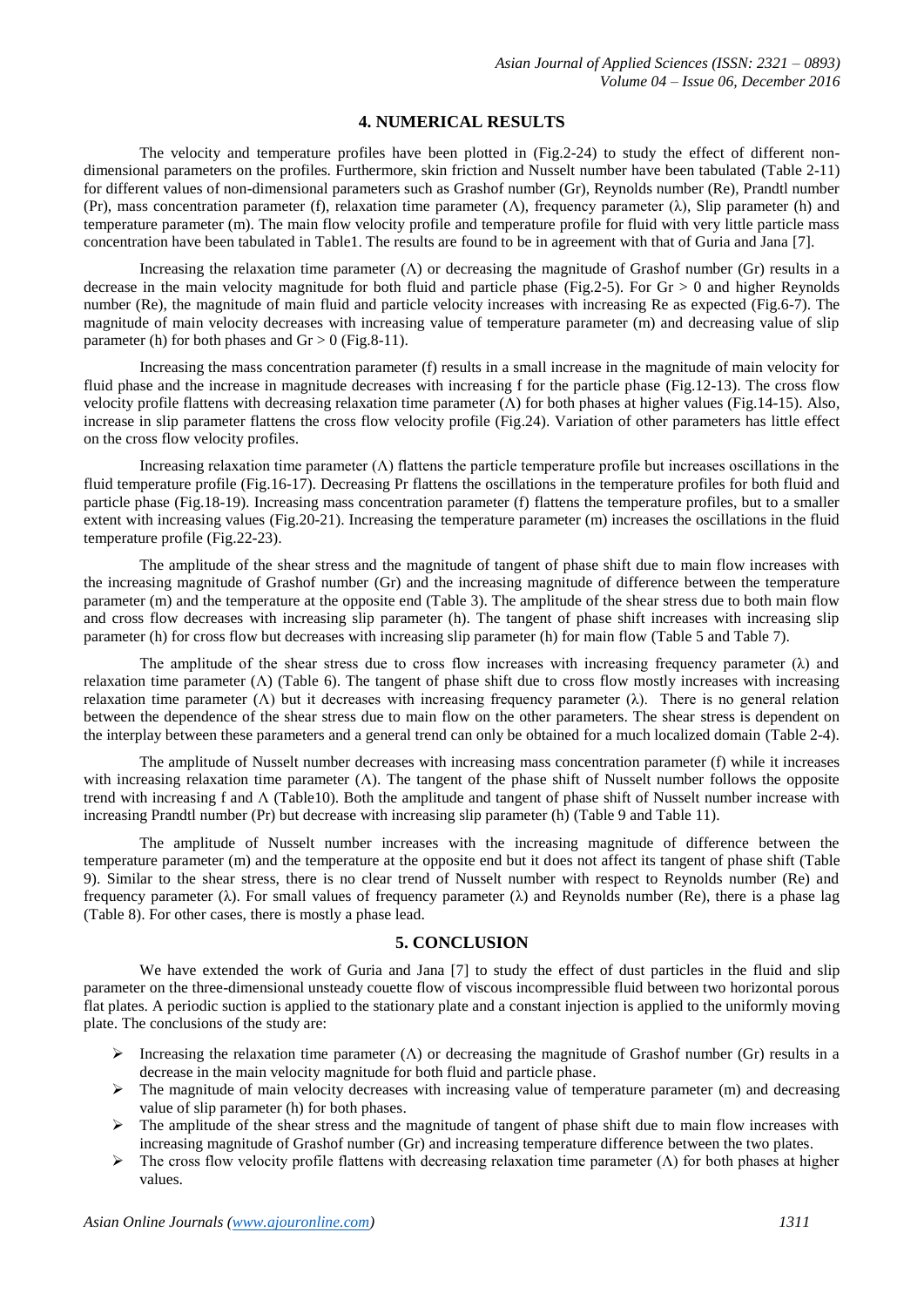- $\triangleright$  The amplitude of the shear stress due to cross flow increases with increasing frequency parameter ( $\lambda$ ) and relaxation time parameter  $(Λ)$ .
- $\triangleright$  Decreasing Pr or increasing Re flattens the oscillations in the temperature profiles for both fluid and particle phase.
- $\triangleright$  The amplitude of Nusselt number decreases with increasing mass concentration parameter (f) while it increases with increasing relaxation time parameter  $(Λ)$ .



*Figure 2: Main particle velocity u vs y for*  $\lambda = 5$ ,  $Re = 2.5$ , *Pr = 2, m = 1.5, h = 0.5, f = 0.2, z = 0.0, t = 0.0, ε = 0.05*



*Figure 4: Main velocity u vs y for*  $\lambda = 5$ ,  $Re = 2.5$ ,  $Pr = 2$ ,  $m = 1.5, h = 0.5, \Lambda = 0.2, f = 0.2, z = 0.0, t = 0.0,$ *ε = 0.05*



*Figure 6: Main velocity u vs y for*  $\lambda = 5$ ,  $Gr = 2.5$ ,  $Pr = 2$ , *m = 1.5, h = 0.5, Λ = 0.2, f = 0.2, z = 0.0, t = 0.0, ε = 0.05*



*Figure 3: Main particle velocity*  $u_p$  *vs y for*  $\lambda = 5$ *,*  $Re = 2.5, Pr = 2, m = 1.5, h = 0.5, f = 0.2, z = 0.0, t = 0.0,$ *ε = 0.05*



*Figure 5: Main particle velocity*  $u_p$  *vs y for*  $\lambda = 5$ *,*  $Re = 2.5$ *,*  $Pr = 2, m = 1.5, h = 0.5, \Delta = 0.2, f = 0.2, z = 0, t = 0.0,$ *ε = 0.05*



*Figure 7: Main particle velocity*  $u_p$  *vs y for*  $\lambda = 5$ ,  $Gr = 2.5$ , *Pr* = 2, *m* = 1.5,  $h = 0.5$ ,  $\Lambda = 0.2$ ,  $f = 0.2$ ,  $z = 0$ ,  $t = 0.0$ , *ε = 0.05*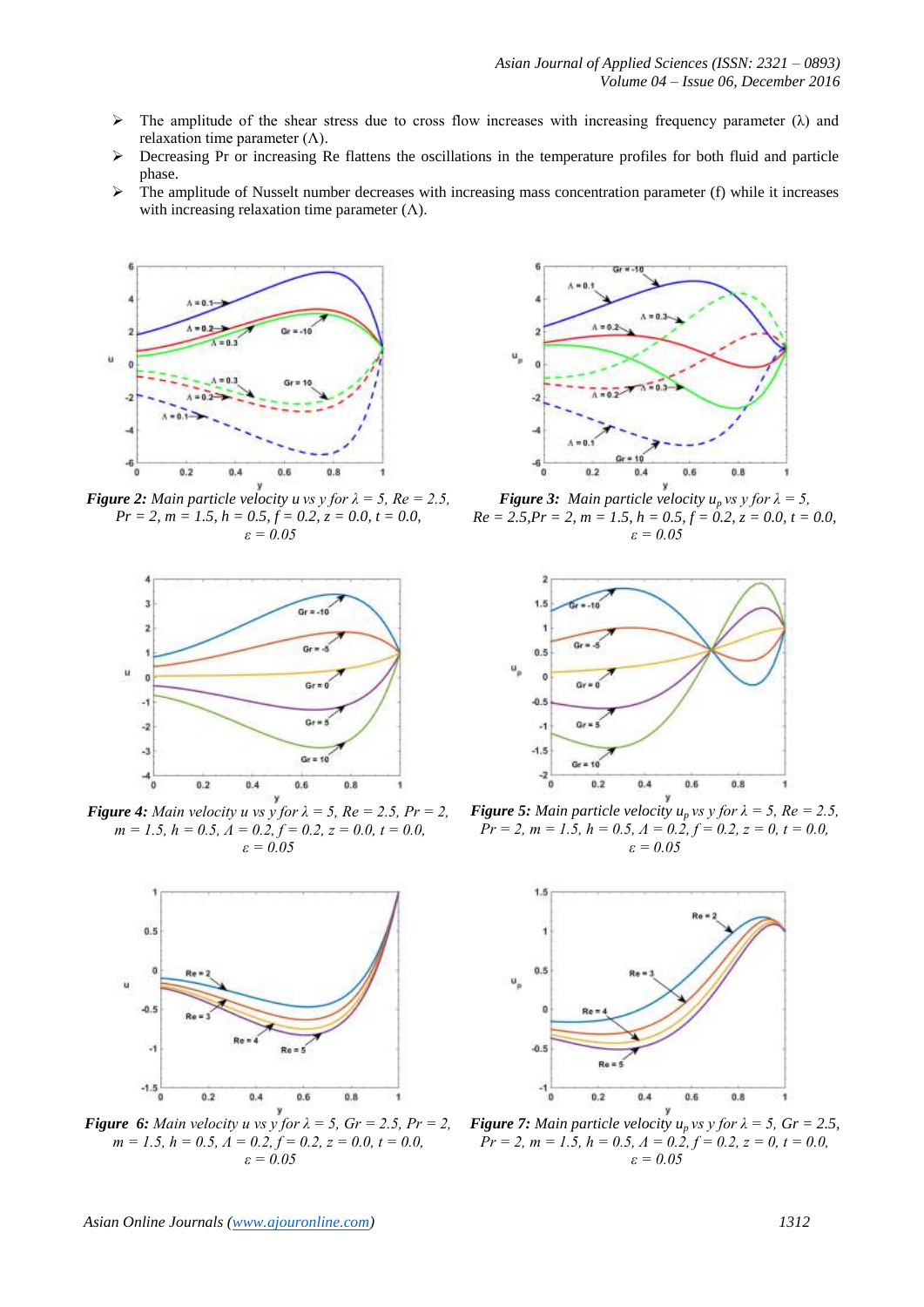

*Figure 8: Main velocity u vs y for*  $\lambda = 5$ ,  $Re = 2.5$ ,  $Pr = 2$ ,  $Gr = 2.5, h = 0.5, A = 0.2, f = 0.2, z = 0.0, t = 0.0,$ *ε = 0.05*



*Figure 10: Main velocity u vs y for*  $\lambda = 5$ ,  $Re = 2.5$ ,  $Pr = 2$ ,  $Gr = 2.5$ ,  $m = 2$ ,  $f = 0.2$ ,  $A = 0.2$ ,  $z = 0.0$ ,  $t = 0.0$ , *ε = 0.05*



*Figure 12: Main velocity u vs y for*  $\lambda = 5$ ,  $Re = 2.5$ , *Pr = 2,Gr = 2.5, m = 2, h = 0.5, Λ = 0.2, z = 0.0, t = 0.0, ε = 0.05*



*Figure 9: Main particle velocity u vs y for*  $\lambda = 5$ ,  $Re = 2.5$ , *Pr = 2, Gr = 2.5, h = 0.5, Λ = 0.2, f = 0.2, z = 0.0, t = 0.0, ε = 0.05*



*<i>Figure 11: Main particle velocity*  $u_p$  *vs*  $\gamma$  *for*  $\lambda = 5$ ,  $Re = 2.5, Pr = 2, Gr = 2.5, m = 2, f = 0.2, A = 0.2, z = 0.0,$ *t = 0.0, ε = 0.05*



*Figure 13: Main particle velocity u vs y for*  $\lambda = 5$ ,  $Re = 2.5, Pr = 2, Gr = 2.5, m = 2, h = 0.5, \Lambda = 0.2,$ *z = 0.0, t = 0.0, ε = 0.05*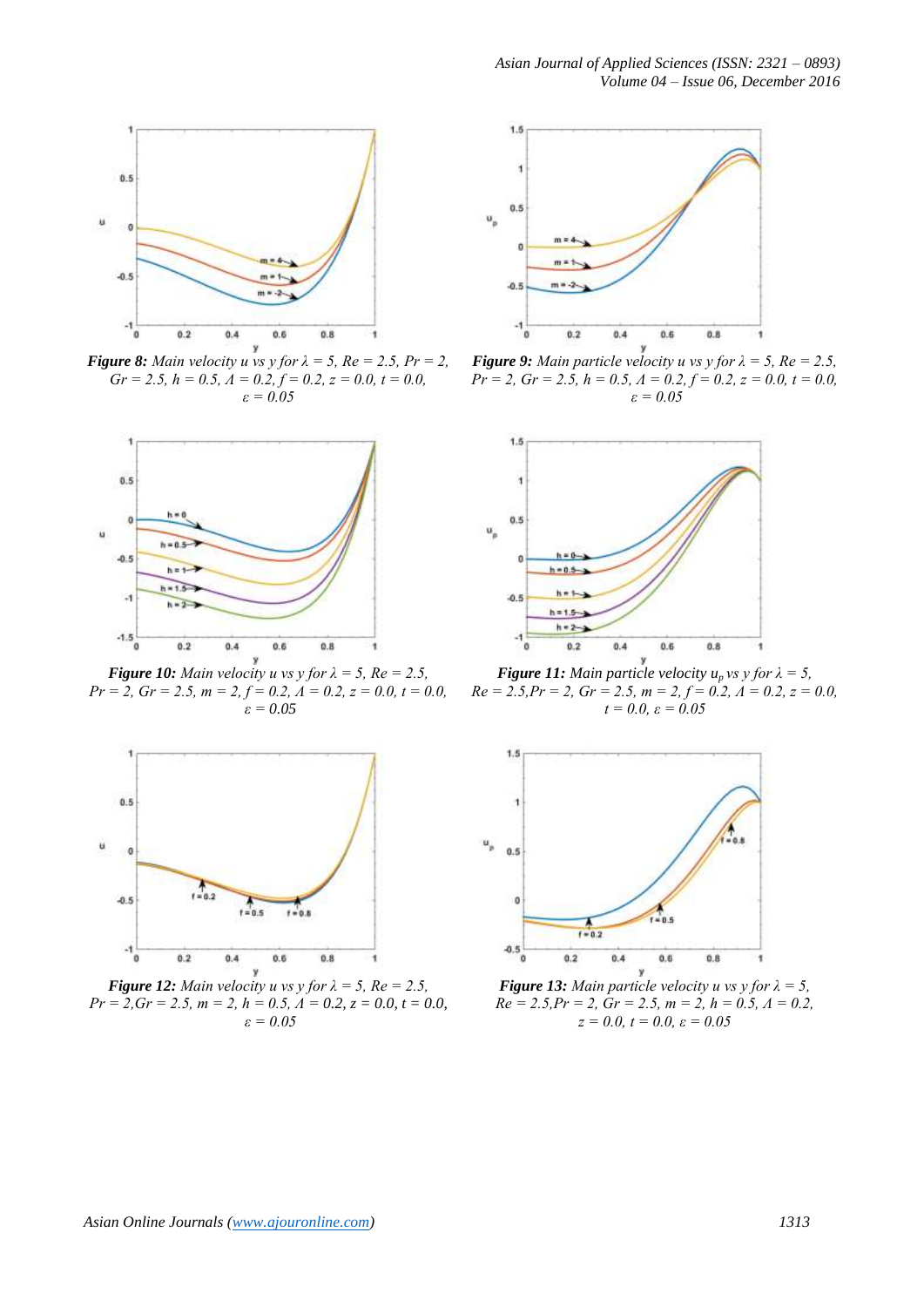

*Figure 14: Cross-flow velocity w vs y for*  $\lambda = 5$ ,  $Re = 2.5$ ,  $Pr = 2$ ,  $Gr = 10$ ,  $m = 1.5$ ,  $h = 0.5$ ,  $f = 0.2$ ,  $z = 0.0$ ,  $t = 0.0$ , *ε = 0.05*



*Figure 16: Temperature*  $\theta$  *vs y for*  $\lambda = 5$ *, Re = 2. 5, Pr = 2,*  $Gr = 10$ ,  $m = 1.5$ ,  $h = 0.5$ ,  $f = 0.2$ ,  $z = 0.0$ ,  $t = 0.0$ , *ε = 0.05*



*Figure 18: Temperature*  $\theta$  *vs y for*  $\lambda = 5$ *, Re = 2.5, Gr = 1,*  $m = 1.5$ ,  $h = 0.5$ ,  $\Lambda = 0.2$ ,  $f = 0.2$ ,  $z = 0$ ,  $t = 0.0$ , *ε = 0.05*



*Figure 15: Cross-flow velocity*  $w_p$  *vs y for*  $\lambda = 5$ *, Re = 2.5,*  $Pr = 2$ ,  $Gr = 10$ ,  $m = 1.5$ ,  $h = 0.5$ ,  $f = 0.2$ ,  $z = 0.0$ ,  $t = 0.0$ , *ε = 0.05*



*<i>Figure 17: Particle temperature*  $\theta_p$  *vs y for*  $\lambda = 5$ ,  $Re = 2.5, Pr = 2, Gr = 10, m = 1.5, h = 0.5, f = 0.2,$ *z = 0.0, t = 0.0, ε = 0.05*



*<i>Figure 19: Particle temperature*  $\theta_p$  *vs y for*  $\lambda = 5$ ,  $Re = 2.5$ ,  $Gr = 1$ ,  $m = 1.5$ ,  $h = 0.5$ ,  $A = 0.2$ ,  $f = 0.2$ ,  $z = 0$ , *t = 0.0, ε = 0.05*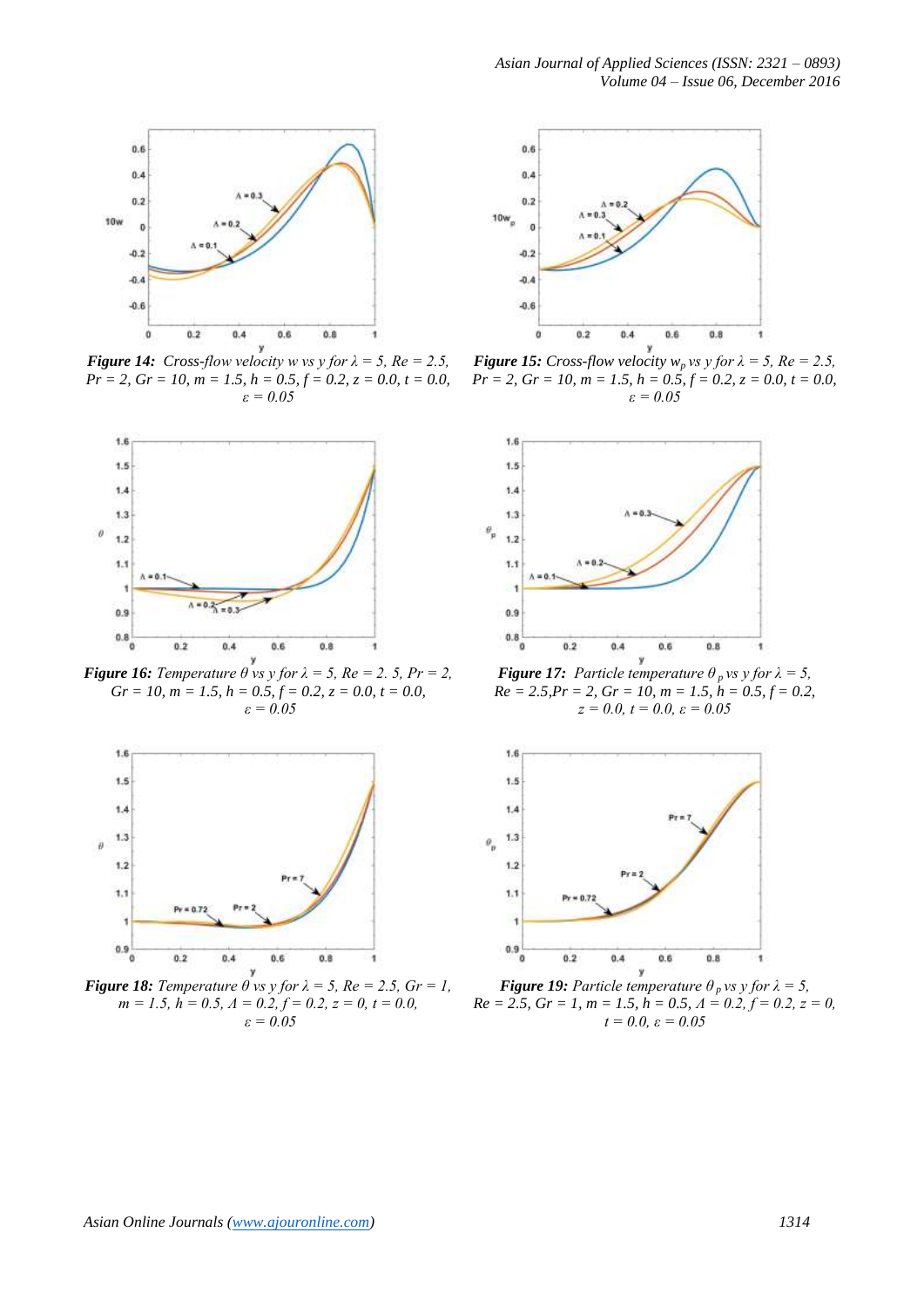

*Figure 20: Temperature*  $\theta$  *vs y for*  $\lambda = 5$ *, Re = 2.5, Pr = 2,*  $Gr = 2.5, m = 2, h = 0.5, A = 0.2, z = 0.0, t = 0.0,$ *ε = 0.05*



*Figure 22: Temperature*  $\theta$  *vs y for*  $\lambda = 5$ *, Re = 2.5, Pr = 2,*  $Gr = 2.5, h = 0.5, \Lambda = 0.2, f = 0.2, z = 0.0, t = 0.0,$ *ε = 0.05*



*<i>Figure 21: Particle temperature*  $\theta_p$  *vs y for*  $\lambda = 5$ ,  $Re = 2.5, Pr = 2, Gr = 2.5, m = 2, h = 0.5, \Lambda = 0.2,$ *z = 0.0, t = 0.0, ε = 0.05*



*Figure 23: Particle temperature*  $\theta_p$  *vs y for*  $\lambda = 5$ *,*  $Re = 2.5, Pr = 2, Gr = 2.5, h = 0.5, A = 0.2, f = 0.2,$ *z = 0.0, t = 0.0,ε = 0.05*



*Figure 24: Cross-flow velocity w vs y for*  $\lambda = 5$ ,  $Re = 2.5$ ,  $Pr = 2$ ,  $Gr = 2.5, m = 2, f = 0.2, \Lambda = 0.2, z = 0.0, t = 0.0, \varepsilon = 0.05$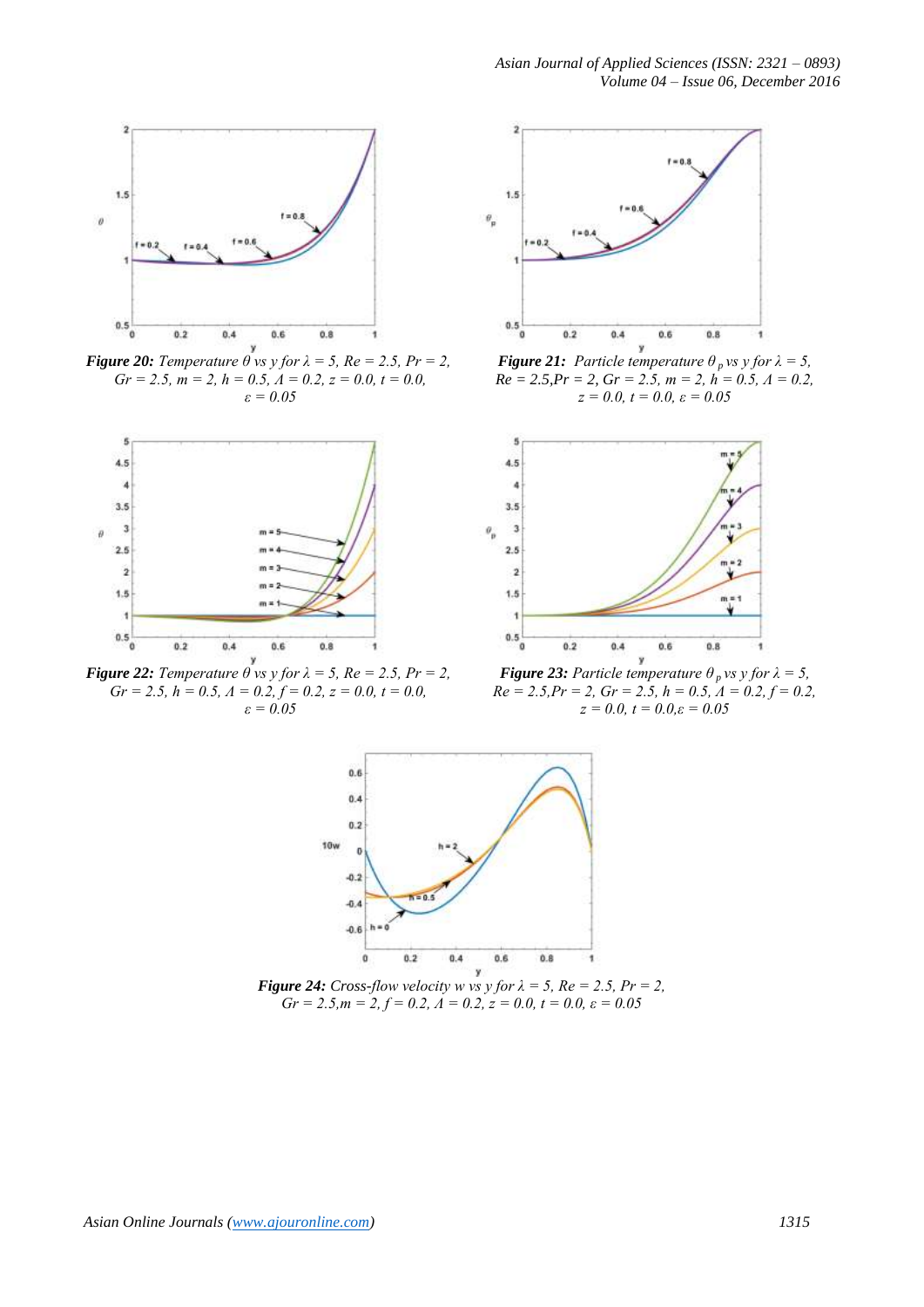| $\lambda = 0$ , $\text{or } 0.1 = 0$ , $\text{or } 1 = 0.72$ , $\text{m} = 1$ , $\text{n} = 0$ , $\text{z} = 0.0$ , $\text{t} = 0.2$ , $\text{z} = 0.2$ |                       |            |            |            |              |            |  |  |  |
|---------------------------------------------------------------------------------------------------------------------------------------------------------|-----------------------|------------|------------|------------|--------------|------------|--|--|--|
|                                                                                                                                                         | Guria and Jana (2006) |            |            |            | Present Work |            |  |  |  |
|                                                                                                                                                         | $Re = 1.5$            | $Re = 2.0$ | $Re = 2.5$ | $Re = 1.5$ | $Re = 2.0$   | $Re = 2.5$ |  |  |  |
| 0                                                                                                                                                       | 0.0000                | 0.0000     | 0.0000     | 0.0000     | 0.0000       | 0.0000     |  |  |  |
| 0.25                                                                                                                                                    | 0.3841                | 0.4359     | 0.4877     | 0.3961     | 0.4462       | 0.4963     |  |  |  |
| 0.5                                                                                                                                                     | 0.6660                | 0.7191     | 0.7670     | 0.6771     | 0.7197       | 0.7616     |  |  |  |
| 0.75                                                                                                                                                    | 0.8640                | 0.8936     | 0.9189     | 0.8933     | 0.8990       | 0.9116     |  |  |  |
| 1.0                                                                                                                                                     | 1.0000                | 1.0000     | 1.0000     | 1.0000     | 1.0000       | 1.0000     |  |  |  |

**Table 1:** Comparison of results of the main flow velocity u with Guria and Jana (2006) for  $-6$  Gr  $-$  0, Pr  $-$  0.72, m  $-1$ , h  $-$  0, z  $=$  0.0, t  $=$  0.2, s  $=$  0.2

**Table 2:** Shear stress due to main flow at  $y = 0$  for  $Gr = 2.5$ ,  $Pr = 0.72$ ,  $m = 2$ ,  $h = 0.5$ ,  $f = 0.2$ ,  $\Lambda = 0.2$ ,  $z = 0.0$ ,  $t = 0.0$ ,  $\varepsilon = 0.05$ 

| Re           |               | Re <sub>r</sub> |                |               | $\tan \phi_r$ |                |
|--------------|---------------|-----------------|----------------|---------------|---------------|----------------|
|              | $\lambda = 1$ | $\lambda = 5$   | $\lambda = 10$ | $\lambda = 1$ | $\lambda = 5$ | $\lambda = 10$ |
|              | 3.1778        | 2.4314          | 6.8542         | $-1.6375$     | $-1.0331$     | $-0.7992$      |
| $\mathbf{R}$ | 8.2985        | 2.3730          | 2.6252         | $-3.5349$     | $-0.2738$     | $-0.5452$      |
| 4            | 2.3332        | 2.6268          | 2.5056         | 0.1015        | 0.1042        | 0.0259         |
|              | .5035         | 2.5209          | 2.7149         | 0.2807        | 0.3056        | 0.2331         |

**Table 3:** Shear stress due to main flow at  $y = 0$  for  $Re = 2.5$ ,  $Pr = 0.72$ ,  $\lambda = 5$ ,  $h = 0.5$ ,  $f = 0.2$ ,  $\Lambda = 0.2$ ,  $z = 0.0$ ,  $t = 0.0$ ,  $\varepsilon = 0.05$ 

| Gr    |         | Re <sub>r</sub> |         |            | $\tan \phi_r$ |            |
|-------|---------|-----------------|---------|------------|---------------|------------|
|       | $m = 0$ | $m = 1$         | $m = 2$ | $m = 0$    | $m = 1$       | $m = 2$    |
| $-10$ | 7.7709  | 1.5828          | 9.0747  | $-0.13648$ | $-9.09245$    | $-0.5217$  |
| $-5$  | 3.8386  | 0.7944          | 4.5781  | $-0.13916$ | $-5.82967$    | $-0.51467$ |
| 0     | 0.0959  | 0.0959          | 0.0959  | 0.076986   | 0.076986      | 0.076986   |
|       | 4.0261  | 0.7997          | 4.4160  | $-0.12881$ | 14.02991      | $-0.54383$ |
| 10    | 7.9585  | 1.5881          | 8.9126  | $-0.13131$ | 87.58858      | $-0.53627$ |

**Table 4:** Shear stress due to main flow at  $y = 0$  for  $Re = 2.5$ ,  $Pr = 0.72$ ,  $Gr = 2.5$ ,  $\lambda = 5$ ,  $m = 2$ , h = 0.5,  $z = 0.0$ ,  $t = 0.0$ ,  $\varepsilon = 0.05$ 

| F   |                 | Re <sub>r</sub> |                 |                 | tan $\phi_r$    |                 |
|-----|-----------------|-----------------|-----------------|-----------------|-----------------|-----------------|
|     | $\Lambda = 0.1$ | $\Lambda = 0.2$ | $\Lambda = 0.3$ | $\Lambda = 0.1$ | $\Lambda = 0.2$ | $\Lambda = 0.3$ |
| 0.2 | 1.2050          | 2.1679          | 5.1606          | 0.5183          | $-0.5595$       | 6.4725          |
| 0.4 | 0.9101          | 1.1652          | 2.2303          | 0.3784          | $-0.1564$       | 1.6247          |
| 0.6 | 0.7342          | 0.8979          | 2.5938          | 0.2685          | 0.0176          | 0.2532          |

**Table 5:** Shear stress due to main flow at  $y = 0$  for Re = 2.5, Pr = 0.72, Gr = 2.5,  $\lambda = 5$ , m = 2, f = 0.2,  $\Lambda = 0.2$ ,  $z = 0.0$ ,  $t = 0.0$ ,  $\varepsilon = 0.05$ 

| Re <sub>r</sub> | tan $\phi_{\rm v}$ |
|-----------------|--------------------|
| 10.4774         | 0.4314             |
| 1.2773          | $-0.6834$          |
| 0.6908          | $-1.6827$          |

**Table 6:** Shear stress due to cross flow at  $y = 0$  for  $Re = 2.5$ ,  $Pr = 0.72$ ,  $Gr = 2.5$ ,  $m = 2$ ,  $h = 0.5$ ,  $f = 0.2$ ,  $z = 0.0$ ,  $t = 0.0$ ,  $s = 0.05$ 

|    | $11 - 0.5$ , $1 - 0.2$ , $2 - 0.0$ , $1 - 0.0$ , $6 - 0.05$ |                 |                 |                 |                    |                 |  |  |  |
|----|-------------------------------------------------------------|-----------------|-----------------|-----------------|--------------------|-----------------|--|--|--|
|    |                                                             | Re.             |                 |                 | $\tan \phi_{\tau}$ |                 |  |  |  |
|    | $\Lambda = 0.1$                                             | $\Lambda = 0.2$ | $\Lambda = 0.3$ | $\Lambda = 0.1$ | $\Lambda = 0.2$    | $\Lambda = 0.3$ |  |  |  |
|    | 0.2370                                                      | 0.2980          | 0.5330          | $-0.0714$       | 0.5700             | 1.4634          |  |  |  |
|    | 1.1948                                                      | 1.2739          | 1.4556          | $-0.1876$       | $-0.1279$          | 0.0396          |  |  |  |
| 10 | 2.4604                                                      | 2.5861          | 2.8129          | $-0.3766$       | $-0.4922$          | $-0.4343$       |  |  |  |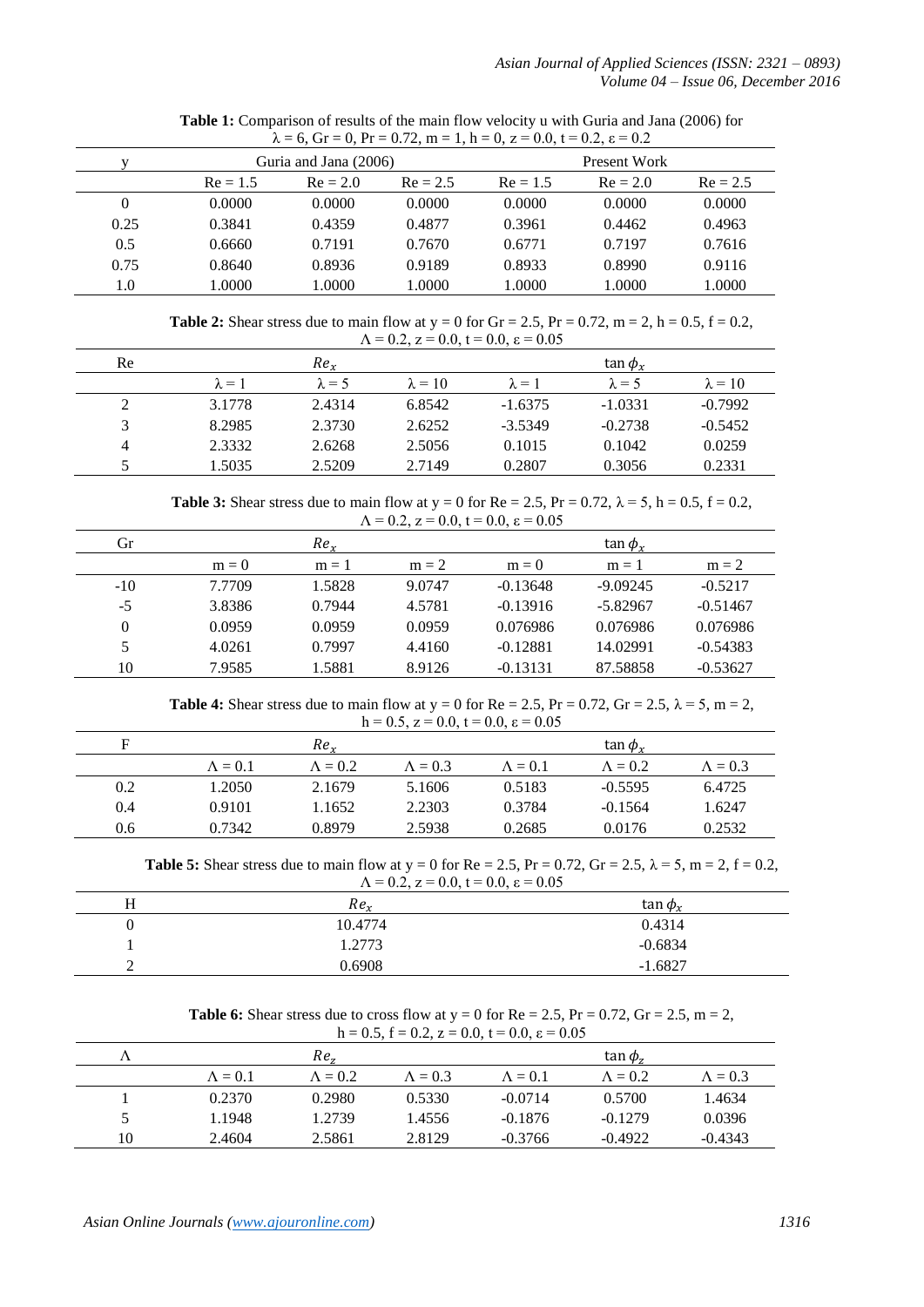**Table 7:** Shear stress due to cross flow at  $y = 0$  for Re = 2.5, Pr = 0.72, Gr = 2.5,  $\lambda = 5$ , m = 2, f = 0.2,  $\Lambda$  = 0.2,  $z$  = 0.0,  $t$  = 0.0,  $\varepsilon$  = 0.05

| Н | Re <sub>z</sub> | $\tan \phi_z$ |
|---|-----------------|---------------|
| υ | 10.0484         | $-0.2211$     |
|   | 0.6798          | $-0.1217$     |
|   | 0.3518          | $-0.1183$     |

**Table 8:** Nusselt number at y = 0 for Gr = 2.5, Pr = 0.72, m = 2, h = 0.5, f = 0.2,  $\Lambda$  = 0.2,  $z = 0.0$ ,  $t = 0.0$ ,  $\varepsilon = 0.05$ 

| Re                      |               | $Re_{\tau}$   |                |               | tan $\phi_{\tau}$ |                |
|-------------------------|---------------|---------------|----------------|---------------|-------------------|----------------|
|                         | $\lambda = 1$ | $\lambda = 5$ | $\lambda = 10$ | $\lambda = 1$ | $\lambda = 5$     | $\lambda = 10$ |
|                         | 2.5207        | 4.3771        | 5.7800         | $-0.8105$     | 0.0364            | 0.3587         |
| $\mathbf{\overline{3}}$ | 4.4035        | 3.9331        | 4.2636         | $-0.2052$     | 0.0802            | 0.2368         |
| 4                       | 3.4002        | 3.7135        | 3.9340         | 0.0456        | 0.1109            | 0.1834         |
|                         | 3.5436        | 3.7250        | 3.9066         | 0.0269        | 0.0949            | 0.1486         |

**Table 9:** Nusselt number at y = 0 for Re = 2.5, Pr = 0.72, Gr = 2.5,  $\lambda$  = 5, f = 0.2,  $\Lambda$  = 0.2,  $z = 0.0, t = 0.0, \varepsilon = 0.05$ 

|   |         |             | .       |         |                   |         |
|---|---------|-------------|---------|---------|-------------------|---------|
| Н |         | $Re_{\tau}$ |         |         | tan $\phi_{\tau}$ |         |
|   | $m = 0$ | $m = 2$     | $m = 3$ | $m = 0$ | $m = 2$           | $m = 3$ |
|   | 6.6486  | 6.6486      | 13.2972 | 0.1812  | 0.1812            | 0.1812  |
|   | 3.9439  | 3.9439      | 7.8878  | 0.0322  | 0.0322            | 0.0322  |
|   | 3.8559  | 3.8559      | 7.7117  | 0.0210  | 0.0210            | 0.0210  |

**Table 10:** Nusselt number at  $y = 0$  for  $Re = 2.5$ ,  $Pr = 0.72$ ,  $Gr = 2.5$ ,  $\lambda = 5$ ,  $m = 2$ ,  $h = 0.5$ ,  $z = 0.0$ ,  $t = 0.0$ ,  $\varepsilon = 0.05$ 

|     |                 | $Re_{\tau}$     |                 |                 | tan $\phi_{\tau}$ |                 |
|-----|-----------------|-----------------|-----------------|-----------------|-------------------|-----------------|
|     | $\Lambda = 0.1$ | $\Lambda = 0.2$ | $\Lambda = 0.3$ | $\Lambda = 0.1$ | $\Lambda = 0.2$   | $\Lambda = 0.3$ |
| 0.2 | 0.1263          | 4.1053          | 10.2522         | 0.1623          | 0.0509            | $-0.0210$       |
| 0.4 | 0.0574          | 1.9914          | 5.8892          | 0.1695          | 0.0730            | 0.0653          |
| 0.6 | 0.0364          | .4098           | 4.9051          | 0.1477          | 0.0901            | 0.1912          |

**Table 11:** Nusselt number at  $y = 0$  for  $Re = 2.5$ ,  $Gr = 2.5$ ,  $\lambda = 5$ ,  $m = 2$ ,  $h = 0.5$ ,  $f = 0.2$ ,  $\Lambda = 0.2$ ,  $z = 0.0$ ,  $t = 0.0$ ,  $\varepsilon = 0.05$ 

| $11 - 0.2$ , $2 - 0.0$ , $1 - 0.0$ , $6 - 0.03$ |                 |                   |
|-------------------------------------------------|-----------------|-------------------|
| Pr                                              | Re <sub>r</sub> | tan $\phi_{\tau}$ |
| 0.72                                            | 4.1053          | 0.0509            |
| 2.0                                             | 4.5539          | 0.0681            |
| 7.0                                             | 7.3351          | 0.0900            |

# **REFERENCES**

- [1] Ahmed S., Kalita K. and Chamkha A. J., "Analytical and numerical solution of three-dimensional channel flow in presence of a sinusoidal fluid injection and a chemical reaction", *Ain Shams Engineering Journal*, Vol. 6, pp. 691-701, 2015.
- [2] Choi C. K., Chung T. J. and Kim M. C., "Buoyancy effects in plane Couette flow heated uniformly from below with constant heat flux", *International Journal of Heat and Mass Transfer*, Vol. 47, pp. 2629–2636, 2004.
- [3] Datta N. and Mishra S. K., "Unsteady Couette Flow and Heat Transfer in a Dusty Gas", *Int. Comm. heat and mass transfer*, Vol. 10, pp. 153-162, 1983.
- [4] Eckert E. R. G., "Heat and Mass Transfer", *McGraw-Hill*, New York, 1958.
- [5] Gireesha B. J., Chamkha A. J., Vishalakshi C. S. and Bagewadi C. S., "Three-dimensional Couette flow of a dusty fluid with heat transfer", *Applied Mathematical Modelling*, Vol. 36, pp. 683-701, 2012.